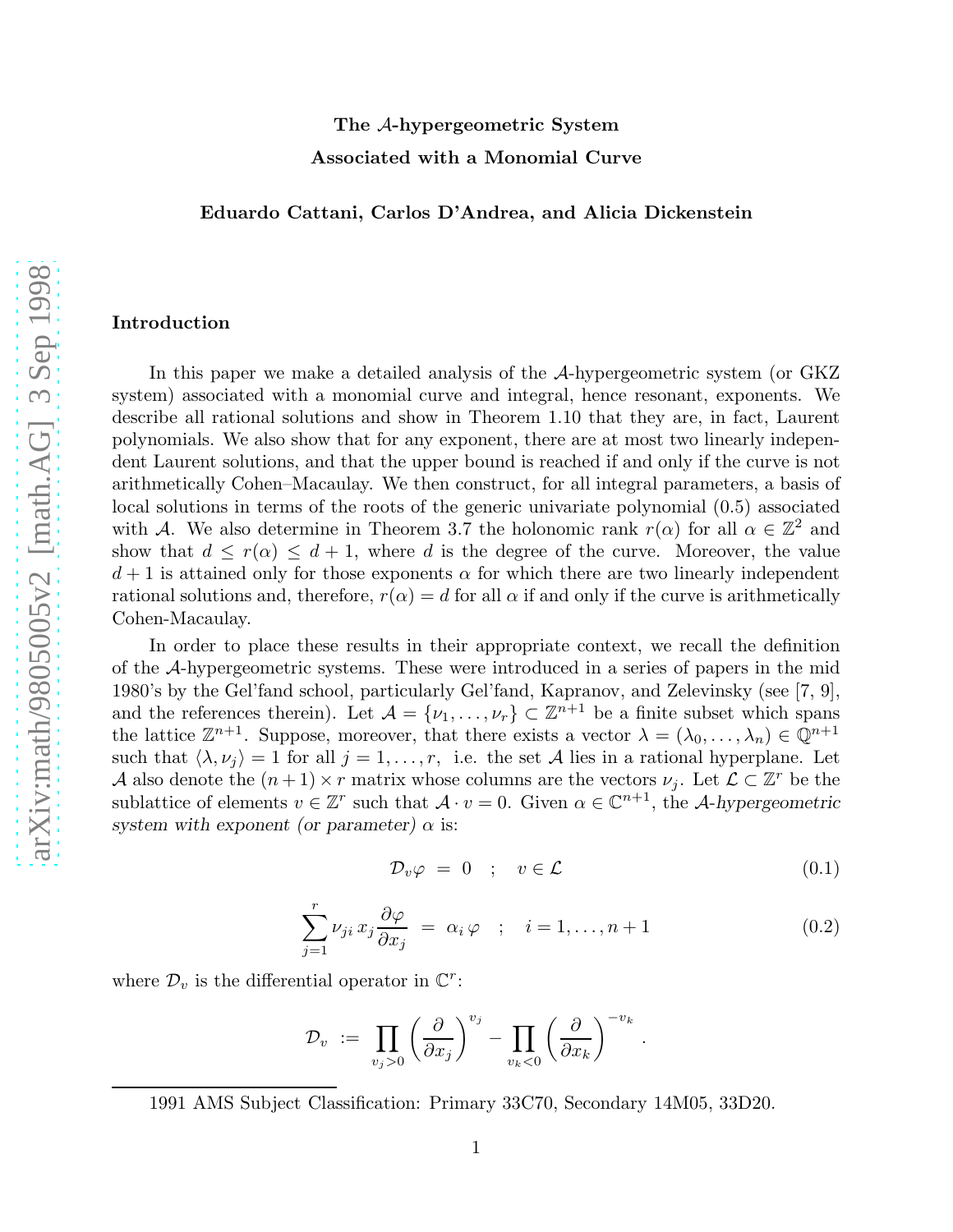The A-hypergeometric system is holonomic (with regular singularities) and, consequently, the number of linearly independent solutions at a generic point is finite [7]. Let  $r(\alpha)$  denote the holonomic rank of the system, i.e. the dimension of the space of local solutions at a generic point in  $\mathbb{C}^r$ . If we drop the assumption that A lies in a hyperplane, then the regular singularities property is lost but, as Adolphson [2] has shown, the system remains holonomic. The singular locus is described by the zeroes of the principal A-determinant ([11]). We set  $R := \mathbb{C}[\xi_1,\ldots,\xi_r]/\mathcal{I}_A$ , where  $\mathcal{I}_A$  is the toric ideal

$$
\mathcal{I}_{\mathcal{A}} := \left\langle \xi^u - \xi^v : u, v \in \mathbb{N}^r; \ \mathcal{A} \cdot u = \mathcal{A} \cdot v \right\rangle. \tag{0.3}
$$

When  $n = 1$ , we can assume without loss of generality that

$$
\mathcal{A} = \begin{pmatrix} 1 & 1 & \cdots & 1 & 1 \\ 0 & k_1 & \cdots & k_m & d \end{pmatrix},\tag{0.4}
$$

where  $0 < k_1 < \cdots k_m < d$ . Note that the condition that the columns of A generate the lattice  $\mathbb{Z}^2$  is equivalent to  $gcd(k_1, \ldots, k_m, d) = 1$ . The homogeneous ideal  $\mathcal{I}_{\mathcal{A}}$  defines a monomial curve  $X_{\mathcal{A}} \subset \mathbb{P}^{m+1}$  of degree d whose homogeneous coordinate ring is R.  $X_{\mathcal{A}}$ is normal if and only if  $d = m + 1$ . Recall that  $X_{\mathcal{A}}$  is said to be arithmetically Cohen-Macaulay if and only if the ring  $R$  is Cohen-Macaulay.

The system associated with (0.4) admits very interesting solutions. Let

$$
f(x;t) := x_0 + x_{k_1} t^{k_1} + \dots + x_{k_m} t^{k_m} + x_d t^d , \qquad (0.5)
$$

denote the generic polynomial with exponents  $0, k_1, \ldots, k_m, d$ . It is not hard to see that the powers  $\rho^{s}(x)$ ,  $s \in \mathbb{Z}$ , of the roots of  $f(x;t)$ , viewed as functions of the coefficients, are algebraic solutions of the A-hypergeometric system with exponent  $(0, -s)$ . This fact was observed by Mayr [17] who constructed series expansions for these functions. These have more recently been refined by Sturmfels [22]. The total sum

$$
p_s(x) := \rho_1^s(x) + \dots + \rho_d^s(x) \tag{0.6}
$$

will then be a rational solution with the same exponent. Similarly, one can show that the local residues

$$
\operatorname{Res}_{\rho(x)}\left(\frac{t^b}{f^a(x;t)}\frac{dt}{t}\right) \; ; \quad a, b \in \mathbb{Z}, \; a \ge 1 \tag{0.7}
$$

give algebraic solutions with exponent  $(-a, -b)$  and, again, the total sum of residues will be a rational solution.

In §1 we describe explicitly all rational solutions of the A-hypergeometric system associated with a monomial curve. Since for  $A$  as in  $(0.4)$ , the principal  $A$ -determinant factors into powers of  $x_0, x_d$ , and the discriminant  $\Delta(f)$ , we know a priori what the possible denominators of a rational solution may be. However, we show in Theorem 1.10 that there are no rational solutions whose denominator involves  $\Delta(f)$  and therefore, every rational solution must be a Laurent polynomial. This is a somewhat surprising result which is peculiar to the case  $n = 1$  (see Example 1.11). One may give explicit formulas for these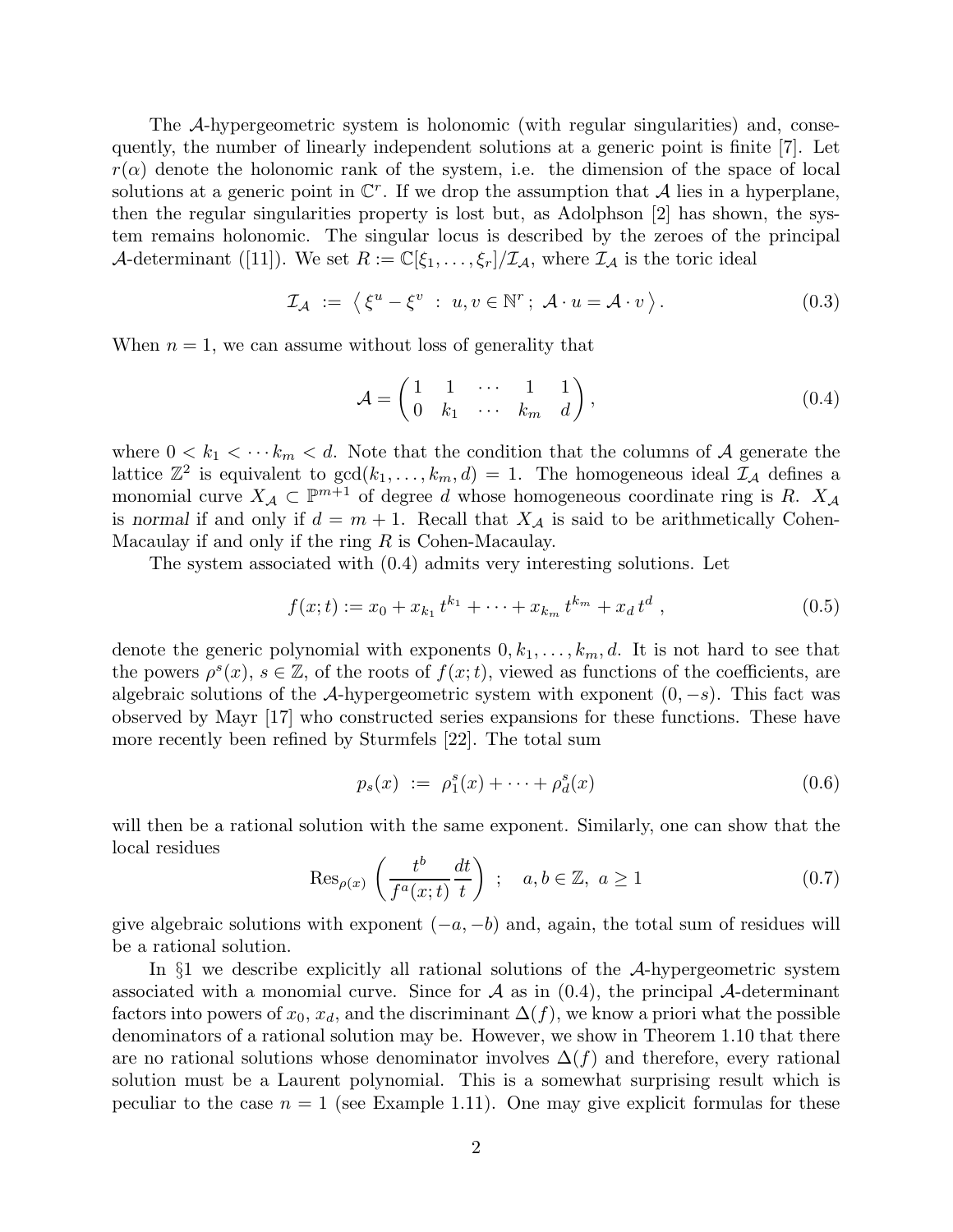Laurent polynomials in terms of hypergeometric polynomials in fewer variables. When applied to the sum of powers of roots one recovers the classical Girard formulas. One also obtains similar expressions for total residues in terms of hypergeometric polynomials.

We show that for any  $\alpha \in \mathbb{Z}^2$  the dimension of the space of rational A-hypergeometric functions with parameter  $\alpha$  is at most 2. Moreover, the value 2 may be reached for only finitely many values of  $\alpha$  and this happens if and only if the ring R is not Cohen-Macaulay.

In §2 we exhibit a family of algebraic A-hypergeometric functions defined in terms of the roots of the polynomial  $f(x;t)$ . These are the building blocks for the construction, in §3, of local bases of solutions and the determination of the holonomic rank for all integral exponents. It becomes necessary to consider four possibilities for the exponent  $\alpha$ . These cases admit combinatorial descriptions (see (1.9)) and correspond to the existence of a polynomial solution; a one-dimensional space of rational -non-polynomial- solutions; a two-dimensional space of rational solutions; or no rational solution for the given exponent. For  $u \in \mathbb{N}^{m+2}$ , the derivative  $D_u$  maps A-hypergeometric functions to A-hypergeometric functions while changing the exponent from  $\alpha$  to  $\alpha - \mathcal{A} \cdot u$ . A careful analysis of the kernel and image of this operator together with Corollary 5.20 of [2] leads to the determination of the holonomic rank for all values of  $\alpha$ . We show, in particular, that

$$
d \le r(\alpha) \le d+1 \tag{0.8}
$$

and that  $r(\alpha) = d + 1$  exactly for those parameters  $\alpha \in \mathbb{Z}^2$  for which the dimension of the space of rational solutions is 2. Hence,  $r(\alpha) = d$  for all  $\alpha \in \mathbb{Z}^2$  if and only if the curve  $X_{\mathcal{A}}$ is arithmetically Cohen-Macaulay.

These results allow us to clarify the relationship between the holonomic rank and vol(P), the normalized volume of the convex hull  $P \subset \mathbb{R}^{n+1}$  of A and the origin (which equals the degree d in the case of curves). It was originally claimed in  $[9,$  Theorem 2 that  $r(\alpha) = \text{vol}(P)$  in all cases, but it was pointed out by Adolphson that, for resonant exponents, the proof required the assumption that the ring  $R$  be Cohen-Macaulay (see [10]). In [2, Corollary 5.20], Adolphson showed that  $r(\alpha) = vol(P)$ , for  $\alpha$  a semi-nonresonant exponent, without any additional assumptions on  $R$ . The first explicit example where the equality fails is given in [23] and described in Example 1.8.i). In the forthcoming monograph  $[19]$ , Saito, Sturmfels and Takayama prove  $(0.8)$  using Gröbner deformation methods and show that the inequality  $r(\alpha) \geq vol(P)$  holds without restrictions on n.

Very little seems to be known about the problem of finding rational solutions of differential equations beyond the case of linear differential operators in one variable. In this case, Singer [20] has shown that one can determine in a finite number of steps whether a given equation has a rational solution and find a basis for the space of such solutions. Abramov and Kvasenko  $(1)$  have further studied the problem of effectively finding rational solutions for such operators. In our case one could, in principle, use non-commutative elimination to obtain linear operators in one variable with coefficients that depend rationally on the other variables and apply Singer's decision procedure to characterize the rational solutions. This can be done in small examples using non-commutative Gröbner bases packages such as kan  $(24)$  but we have not been able to obtain any general results in this manner.

Gel'fand, Zelevinsky, and Kapranov have constructed series solutions for  $(0.1)-(0.2)$ , associated with regular triangulations of the polytope P. When the exponent  $\alpha$  is non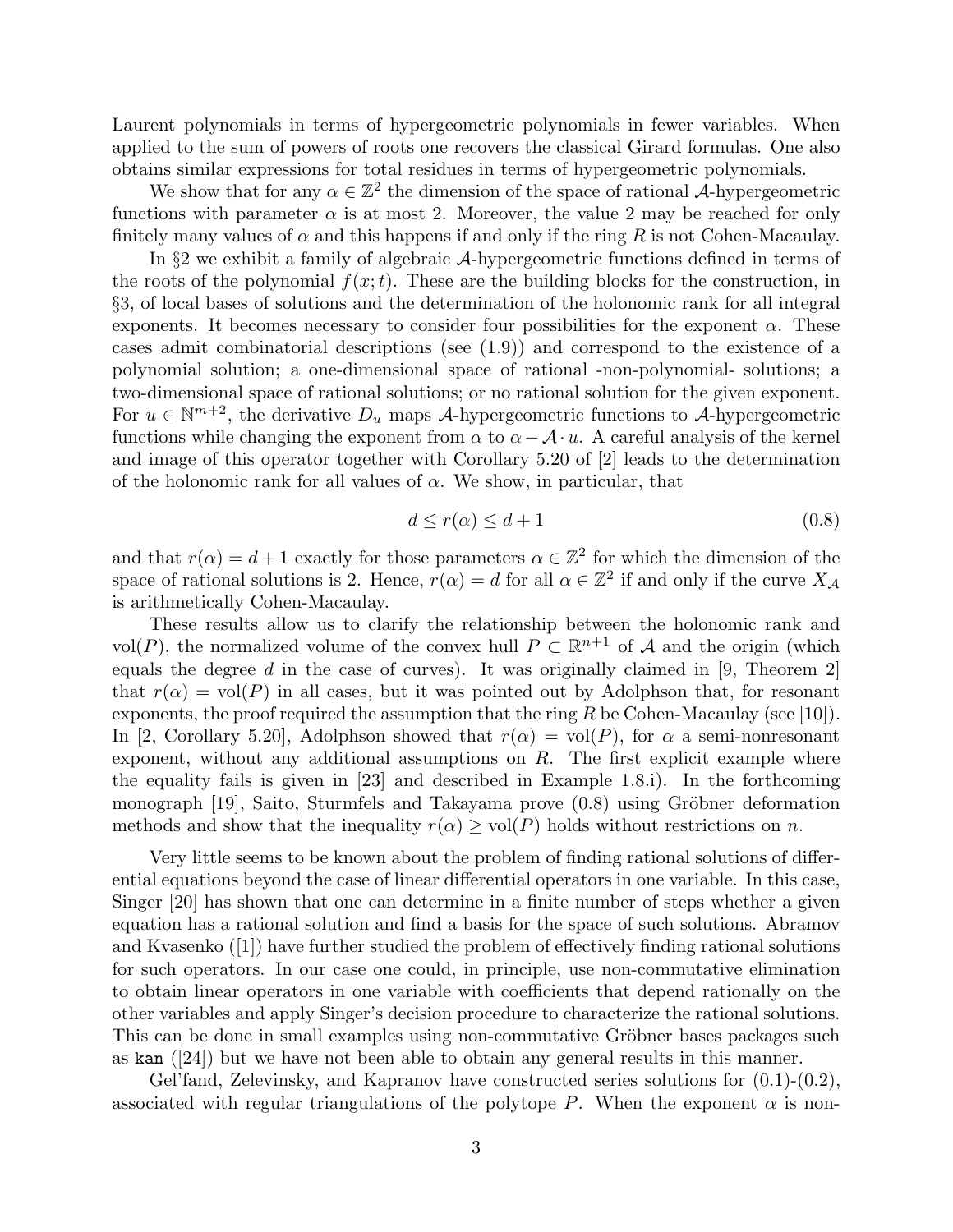resonant for the triangulation, it is possible to obtain in this manner  $vol(P)$ -many independent solutions. There are, however, very interesting cases in which the exponents are integral and, therefore, automatically resonant. For example, it has been observed by Batyrev in [4] that the period integrals of Calabi-Yau hypersurfaces in toric varieties satisfy an A-hypergeometric system with exponents  $\alpha = (-1, 0, \ldots, 0)$ . In this case, series solutions have been obtained by Hosono, Lian, and Yau in [14, 15] (see also [3, 5, 13]). Very recently, Stienstra [21] has generalized the Γ-series construction of Gel'fand, Zelevinsky, and Kapranov to obtain series solutions in the case of resonant exponents under a maximal-degeneracy assumption. In particular, if  $\alpha = 0$  and P admits a unimodular triangulation –which implies that R is Cohen-Macaulay– all solutions of  $(0.1)-(0.2)$  may be obtained in this manner. This method also yields all solutions of interest in the context of toric mirror symmetry.

A key result, in the curve case, is Theorem 1.9 which asserts that for  $m \geq 1$ , there are no rational solutions with integral exponents in the Euler-Jacobi cone. This corresponds to the classical vanishing theorem for the total sum of residues, a statement which has a generalization as the Euler-Jacobi theorem (see [16] for the most general form of this result). It is interesting to note then that Euler-Jacobi vanishing is a consequence of the fact that residues satisfy the A-hypergeometric system. We also point out that while the characterization of Laurent solutions follows from formal arguments, the proof of the Euler-Jacobi vanishing involves transcendental methods.

Acknowledgments: We are grateful to B. Sturmfels for many helpful comments and, particularly, for the statement and proof of Proposition 1.6. We also thank A. Zelevinsky for useful suggestions and the two referees for their careful reading of the manuscript and very thoughtful suggestions for improvement. E. Cattani was supported by NSF Grant DMS-9406462. C. D'Andrea was supported by a Doctoral Fellowship from FOMEC, Argentina. A. Dickenstein was supported by UBACYT and CONICET, Argentina.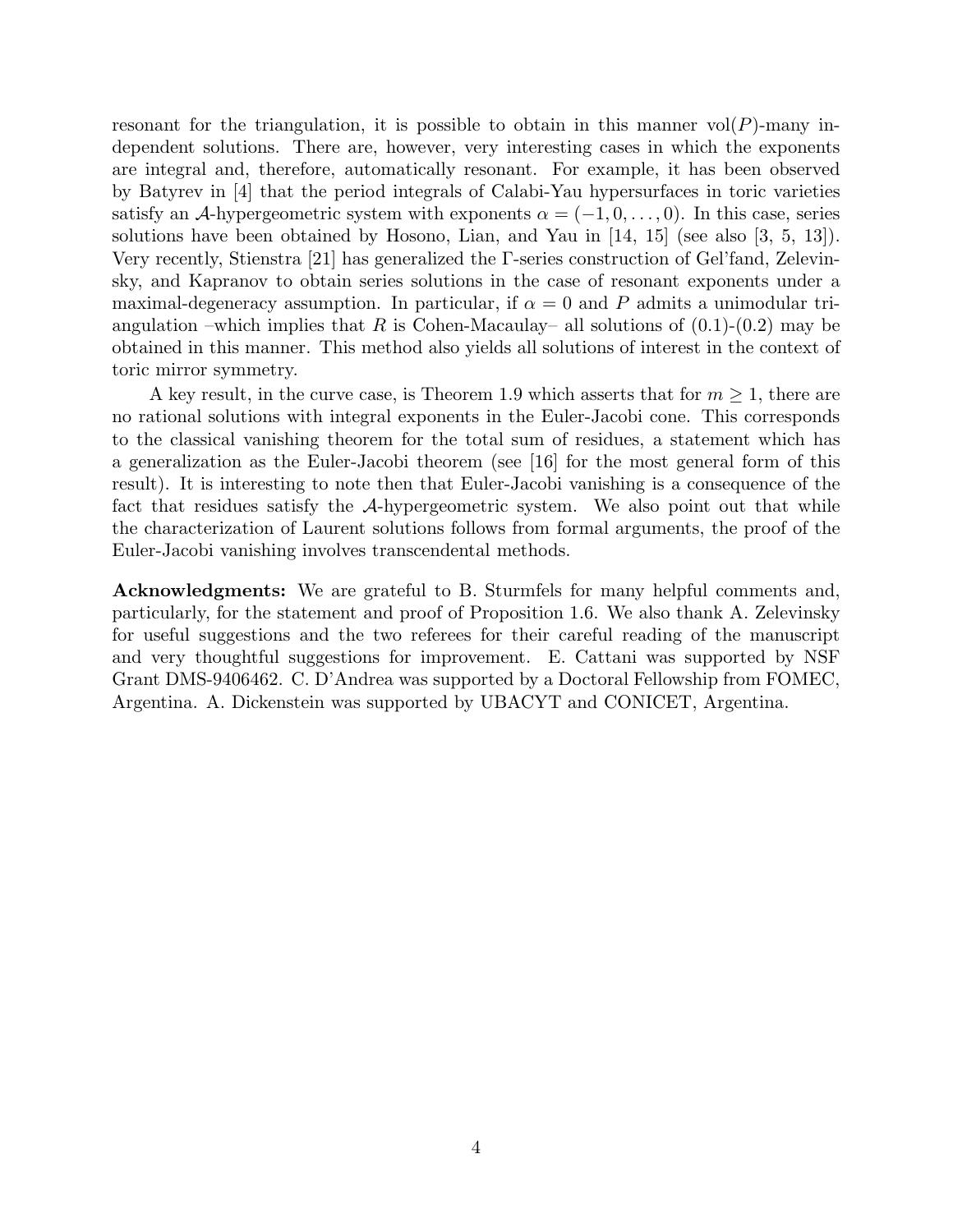### 1. Rational solutions

The polynomial solutions of a general A-hypergeometric system admit a very simple description. Given  $\alpha \in \mathbb{Z}^r$ , we define the *hypergeometric polynomial* 

$$
\Phi^{\mathcal{A}}(\alpha; x) := \sum_{\substack{u \in \mathbb{N}^r \\ \mathcal{A} \cdot u = \alpha}} \frac{x^u}{u!} = \sum_{\substack{u \in \mathbb{N}^r \\ \mathcal{A} \cdot u = \alpha}} \frac{x_1^{u_1} x_2^{u_2} \cdots x_r^{u_r}}{u_1! u_2! \cdots u_r!}.
$$
(1.1)

As usual, we set  $\Phi^{\mathcal{A}}(\alpha; x) := 0$  if  $\alpha \notin \mathcal{A} \cdot \mathbb{N}^r$ . The following result, whose verification is left to the reader, is Proposition 2.1 in [18]:

**Proposition 1.1.**  $\Phi^{\mathcal{A}}(\alpha; x)$  is the unique, up to scaling, polynomial solution of the  $\mathcal{A}$ hypergeometric system with exponent  $\alpha$ . Moreover, for any  $u \in \mathbb{N}^r$ ,

$$
D_u(\Phi^{\mathcal{A}}(\alpha; x)) = \Phi^{\mathcal{A}}(\alpha - \mathcal{A} \cdot u; x)
$$
\n(1.2)

where  $D_u$  stands for the partial derivative  $\partial^{|u|}/\partial x^u$ .

The purpose of this section is to describe the rational solutions of the A-hypergeometric system associated with a matrix A as in  $(0.4)$ . Note that for  $m = 0$  the system restricts to the homogeneity equations (0.2). Therefore we may assume throughout that  $m \geq 1$ . To simplify our notation, we will index all  $(m + 2)$ -tuples by  $0, k_1, \ldots, k_m, d$ . Let  $e_0, e_{k_1}, \ldots, e_d$  denote the standard basis of  $\mathbb{Z}^{m+2}$ . For  $i = 1, \ldots, m$  we have

$$
\omega_{k_i} := (d - k_i) e_0 - d e_{k_i} + k_i e_d \in \mathcal{L}.
$$
\n(1.3)

The following observation will be useful in the sequel:

**Proposition 1.2.** Suppose  $\varphi$  is a local holomorphic solution of  $(0.1)-(0.2)$ , polynomial with respect to any of the variables  $x_0, x_{k_1}, \ldots, x_d$ . Then  $\varphi$  is a Laurent polynomial.

**Proof:** Since  $\varphi$  satisfies the equations (0.1), it follows from (1.3) that for all  $\ell \in \mathbb{N}$ ,

$$
D_{k_i}^{\ell d} \varphi = D_0^{\ell(d-k_i)} D_d^{\ell k_i} \varphi \tag{1.4}
$$

and, consequently, if  $\varphi$  is polynomial in any of the variables, it must be so in all of the variables  $x_{k_i}$ ,  $i = 1, \ldots, m$ , and we may write:

$$
\varphi(x) = \sum_{u} \varphi_u(x_0, x_d) \, \dot{x}^u \quad ; \quad \dot{x} = (x_{k_1}, \dots, x_{k_m})
$$

where u varies in a finite subset of  $\mathbb{N}^m$  and each  $\varphi_u(x_0, x_d)$  is homogeneous in each variable with respective degrees  $\beta_0$ ,  $\beta_d$  satisfying  $d\beta_d \in \mathbb{Z}$ ,  $\beta_0 + \beta_d \in \mathbb{Z}$ . Thus,  $\varphi_u(x_0, x_d) =$  $c_u\,x_0^{\beta_0}\,x_d^{\beta_d}$  $d_a^d$ ,  $c_u \in \mathbb{C}$ . But, because of (1.4), for  $r, s \in \mathbb{N}$  sufficiently large,  $D_0^r D_d^s \varphi = 0$ , and consequently one, and therefore both, of  $\beta_0$ ,  $\beta_d$  must be an integer. Hence  $\varphi$  is a Laurent polynomial. ◇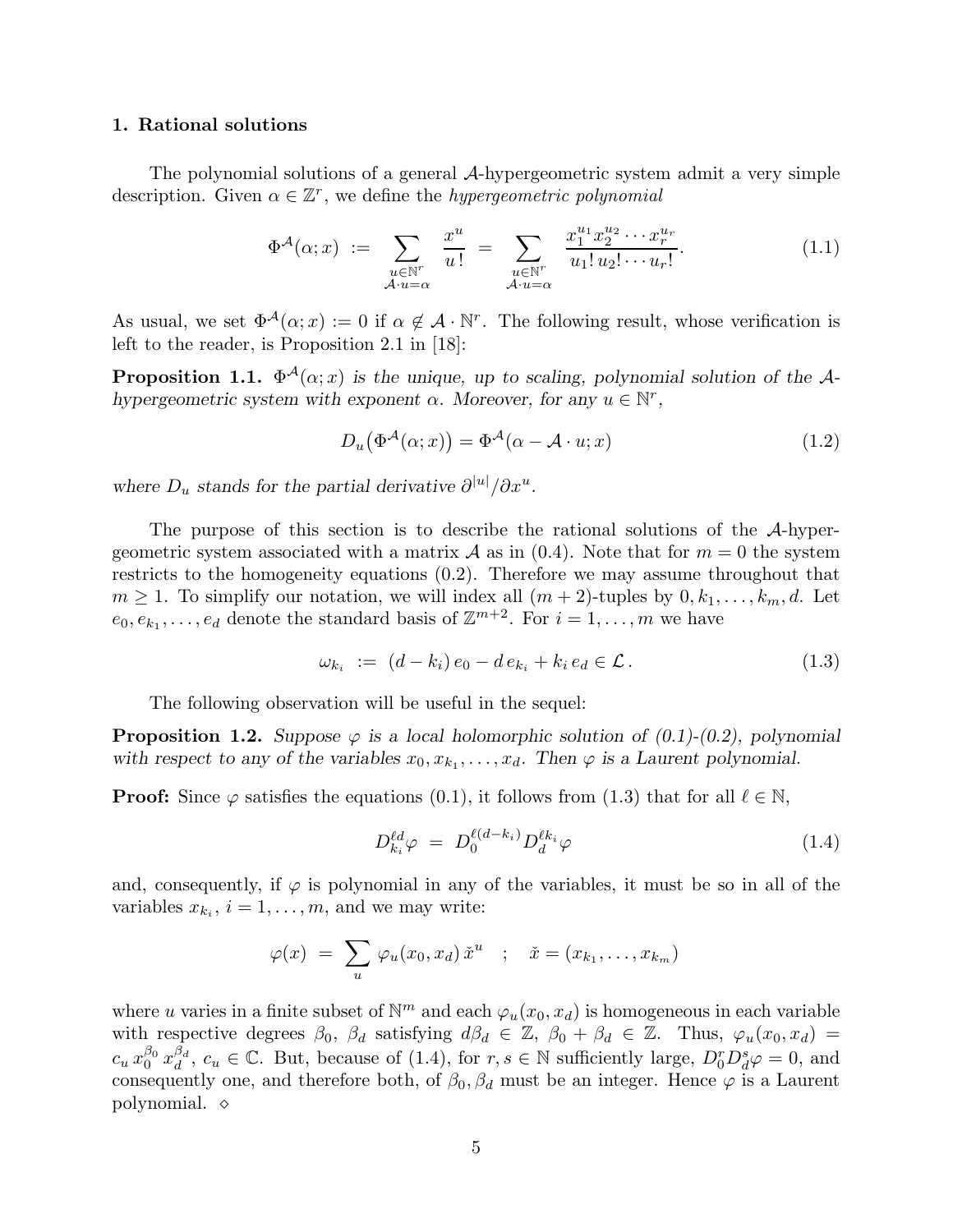Note that in the one-dimensional case, an  $\mathcal{A}$ -hypergeometric Laurent polynomial may not contain a non-zero term of the form  $c_u x^u$  with  $u_{k_i} < 0$ . This follows from the fact that the singular locus  $\Sigma$  of the hypergeometric system is given by the zeroes of the principal A-determinant, i.e.

$$
\Sigma = \{x_0 = 0\} \cup \{x_d = 0\} \cup \{\Delta(f) = 0\}
$$

where  $\Delta(f)$  is the discriminant of the generic polynomial (0.5). Alternatively, if a solution contains a non-zero term  $c_u x^u$  with  $u_{k_i} < 0$ , being in the kernel of the differential operator  $D_{k_i}^d - D_0^{d-k_i} D_d^{k_i}$  $\frac{k_i}{d}$ , it must also contain non-trivial terms of the form  $c_v x^v$  with  $v_{k_i} = u_{k_i} - j d$ for all positive integers  $j$  and this is clearly impossible. A similar argument shows that a Laurent solution may not contain terms of the form:  $c_u x^u$  with both  $u_0 < 0$  and  $u_d < 0$ .

Thus, any Laurent solution must be of the form

$$
L_0(x) + L_d(x)
$$

where  $L_0(x)$  has as denominators only powers of  $x_0$  and  $L_d(x)$  has as denominators only powers of  $x_d$ . We note that the study of  $L_0(x)$  and  $L_d(x)$  is completely symmetric. Indeed, let  $\ell_j = d - k_{m-j+1}, j = 1, ..., m$ , and

$$
\hat{\mathcal{A}} = \begin{pmatrix} 1 & 1 & \cdots & 1 & 1 \\ 0 & \ell_1 & \cdots & \ell_m & d \end{pmatrix} \tag{1.5}
$$

Then, if  $R(x)$  is a Laurent solution of the A-hypergeometric system and exponent  $\alpha =$  $(\alpha_1, \alpha_2)$  (although  $\alpha$  should be viewed as a column vector we will, for simplicity of notation, always write exponents as row vectors), the function  $\hat{R}(y_0, y_{\ell_1}, \ldots, y_{\ell_m}, y_d)$  obtained from R by substituting:

$$
x_0 \mapsto y_d \; , \quad x_{k_j} \mapsto y_{\ell_j} \; , \quad x_d \mapsto y_0, \tag{1.6}
$$

is a solution of the  $\hat{A}$ -hypergeometric system and exponents  $\hat{\alpha} = (\alpha_1, d\alpha_1 - \alpha_2)$ .

**Lemma 1.3.** For  $\alpha \in \mathcal{A} \cdot \mathbb{N}^{m+2}$ , the only Laurent solutions of the A-hypergeometric system are the constant multiples of the hypergeometric polynomial (1.1).

**Proof:** Suppose there is a Laurent solution  $L(x)$  of exponent  $\alpha$  containing a term of the form  $x^u/x_d^r$ , with  $u \in \mathbb{N}^{m+2}$ ,  $u_d = 0$  and  $r > 0$  (we will always assume that monomials are written in reduced form). Then  $\mathcal{A} \cdot (u-re_d) = \alpha$ . Let  $v \in \mathbb{N}^{m+2}$  be such that  $\mathcal{A} \cdot v = \alpha$ , then  $\mathcal{A} \cdot u = \mathcal{A} \cdot (v + r e_d)$ , and the operator  $D_u - D_d^r D_v$  being in the hypergeometric system, must vanish on  $L$ . This means that  $L$  must also contain a term  $x^w$  whose derivative  $D_d^r D_v(x^w)$  is a non-zero multiple of  $1/x_d^r$ . Since  $v_d \geq 0$ , this is clearly impossible. Arguing by symmetry, we see that there cannot be a solution containing a term of the form  $x^u/x_0^r$ , with  $u_0 = 0$  and  $r > 0$ .  $\diamond$ 

We will denote by  $\beta$  the matrix

$$
\mathcal{B} = \begin{pmatrix} 1 & 1 & \cdots & 1 \\ 0 & k_1 & \cdots & k_m \end{pmatrix}
$$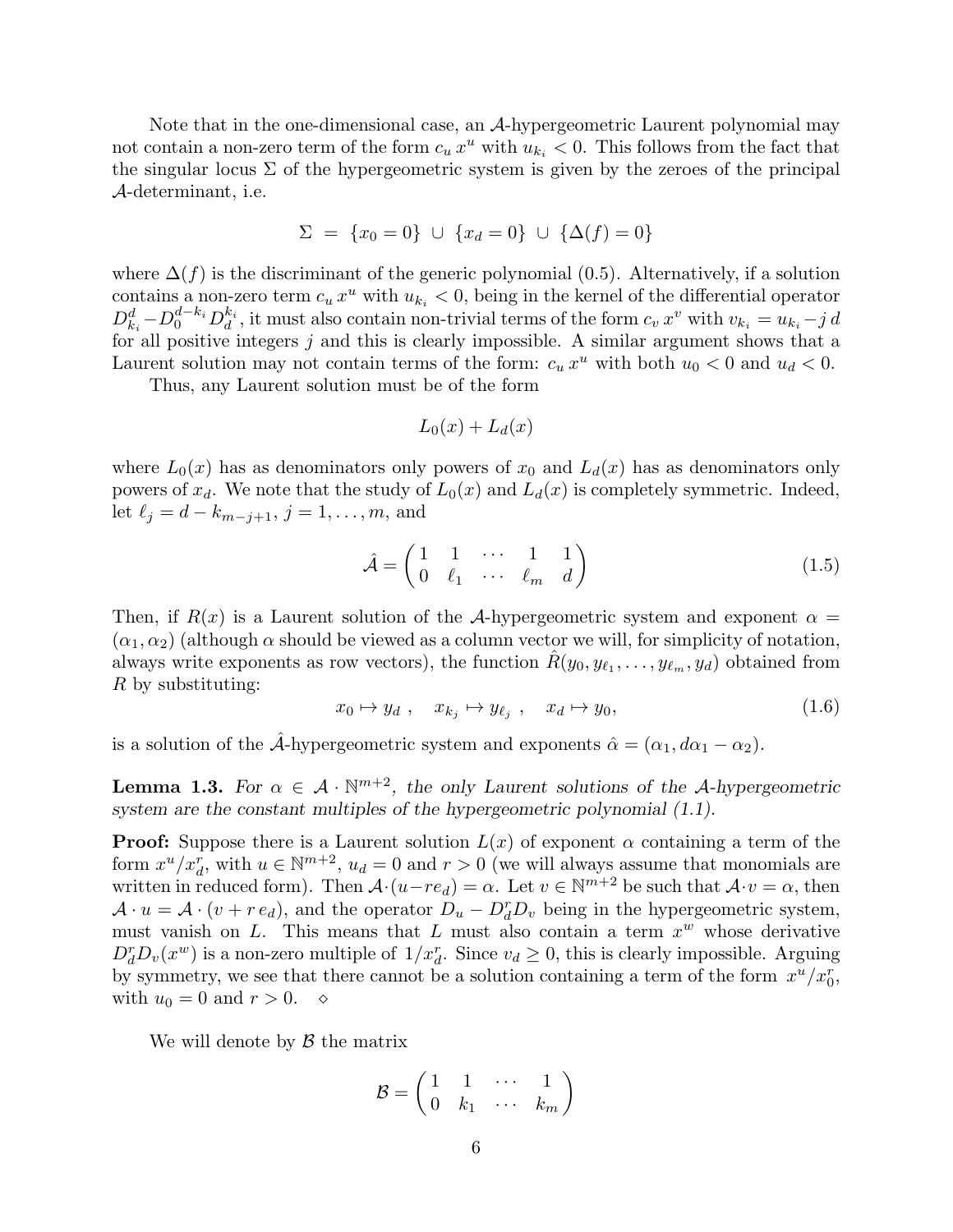and x' the vector consisting of the first  $m+1$  variables  $(x_0, x_{k_1}, \ldots, x_{k_m})$ . Similarly, let C be the matrix

$$
\mathcal{C} = \begin{pmatrix} 1 & \cdots & 1 & 1 \\ k_1 & \cdots & k_m & d \end{pmatrix}
$$

and  $\tilde{x}$  the vector  $(x_{k_1}, \ldots, x_{k_m}, x_d)$ .

Given  $\alpha \in \mathbb{Z}^2$  we define

$$
\Psi_d^{\mathcal{A}}(\alpha; x) := \sum_{r \ge 1} (-1)^r (r - 1)! \frac{\Phi^{\mathcal{B}}(\alpha'(r); x')}{x_d^r}, \qquad (1.7)
$$

where  $\alpha'(r) = \alpha + r(1, d)$ , and

$$
\Psi_0^{\mathcal{A}}(\alpha; x) := \sum_{r \ge 1} (-1)^r (r - 1)! \frac{\Phi^{\mathcal{C}}(\tilde{\alpha}(r); \tilde{x})}{x_0^r}, \qquad (1.8)
$$

where  $\tilde{\alpha}(r) = \alpha + r(1, 0)$ .

Note that both sums are finite. This follows from the fact that  $\Phi^{\mathcal{B}}(\alpha'(r);x')=0$  unless  $\alpha'(r) \in \mathcal{B} \cdot \mathbb{N}^{m+1}$ , but then  $\alpha_2 + dr \leq k_m(\alpha_1 + r)$  and, therefore,  $(d - k_m)r \leq k_m\alpha_1 - \alpha_2$ . This means that the possible values of r in (1.7) are bounded by  $(k_m\alpha_1 - \alpha_2)/(d - k_m)$ . The statement for (1.8) follows by symmetry. In fact, we should observe that the change of variables (1.6) transforms  $\Psi_d^{\mathcal{A}}(\alpha; x)$  into  $\Psi_0^{\hat{\mathcal{A}}}(\hat{\alpha}; x)$ .

The following subsets of  $\mathbb{Z}^2$  will play an important role in the description of A-hypergeometric functions:

$$
I(\mathcal{A}) := \mathcal{A} \cdot \mathbb{N}^{m+2} ;
$$
  
\n
$$
F_0(\mathcal{A}) := \mathcal{C} \cdot \mathbb{N}^{m+1} - \mathbb{N}(1,0) ; \quad E_0(\mathcal{A}) := F_0(\mathcal{A}) \setminus I(\mathcal{A}) ;
$$
  
\n
$$
F_d(\mathcal{A}) := \mathcal{B} \cdot \mathbb{N}^{m+1} - \mathbb{N}(1,d) ; \quad E_d(\mathcal{A}) := F_d(\mathcal{A}) \setminus I(\mathcal{A}) ;
$$
  
\n
$$
E(\mathcal{A}) := E_0(\mathcal{A}) \cap E_d(\mathcal{A}) ; \quad J(\mathcal{A}) := \mathbb{Z}^2 \setminus (I(\mathcal{A}) \cup F_0(\mathcal{A}) \cup F_d(\mathcal{A}) ).
$$
\n(1.9)

Note that via the change of variables (1.6), and denoting for  $\alpha = (\alpha_1, \alpha_2) \in \mathbb{Z}^2$ ,  $\hat{\alpha} =$  $(\alpha_1, d\alpha_1 - \alpha_2)$ , we have for  $\hat{\mathcal{A}}$  as in (1.5):

$$
I(\hat{\mathcal{A}}) = \widehat{I(\mathcal{A})}
$$
;  $F_0(\hat{\mathcal{A}}) = \widehat{F_d(\mathcal{A})}$ ;  $F_d(\hat{\mathcal{A}}) = \widehat{F_0(\mathcal{A})}$ .

It is clear from the definitions (1.7) and (1.8) that  $\Psi_0^{\mathcal{A}}(\alpha; x) \neq 0$  if and only if  $\alpha \in F_0(\mathcal{A})$ and, similarly,  $\Psi_d^{\mathcal{A}}(\alpha; x) \neq 0$  if and only if  $\alpha \in F_d(\mathcal{A})$ . In particular,

$$
\Psi_d^{\mathcal{A}}(\alpha; x) = 0 \quad \text{if} \quad d\alpha_1 < \alpha_2 \,, \tag{1.10}
$$

and,

$$
\Psi_0^{\mathcal{A}}(\alpha; x) = 0 \quad \text{if} \quad \alpha_2 < 0. \tag{1.11}
$$

On the other hand, the importance of the sets  $E_0(\mathcal{A})$  and  $E_d(\mathcal{A})$  stems from the fact that according to Lemma 1.3, it is only for  $\alpha \in E_0(\mathcal{A})$  (respectively  $\alpha \in E_d(\mathcal{A})$ ) that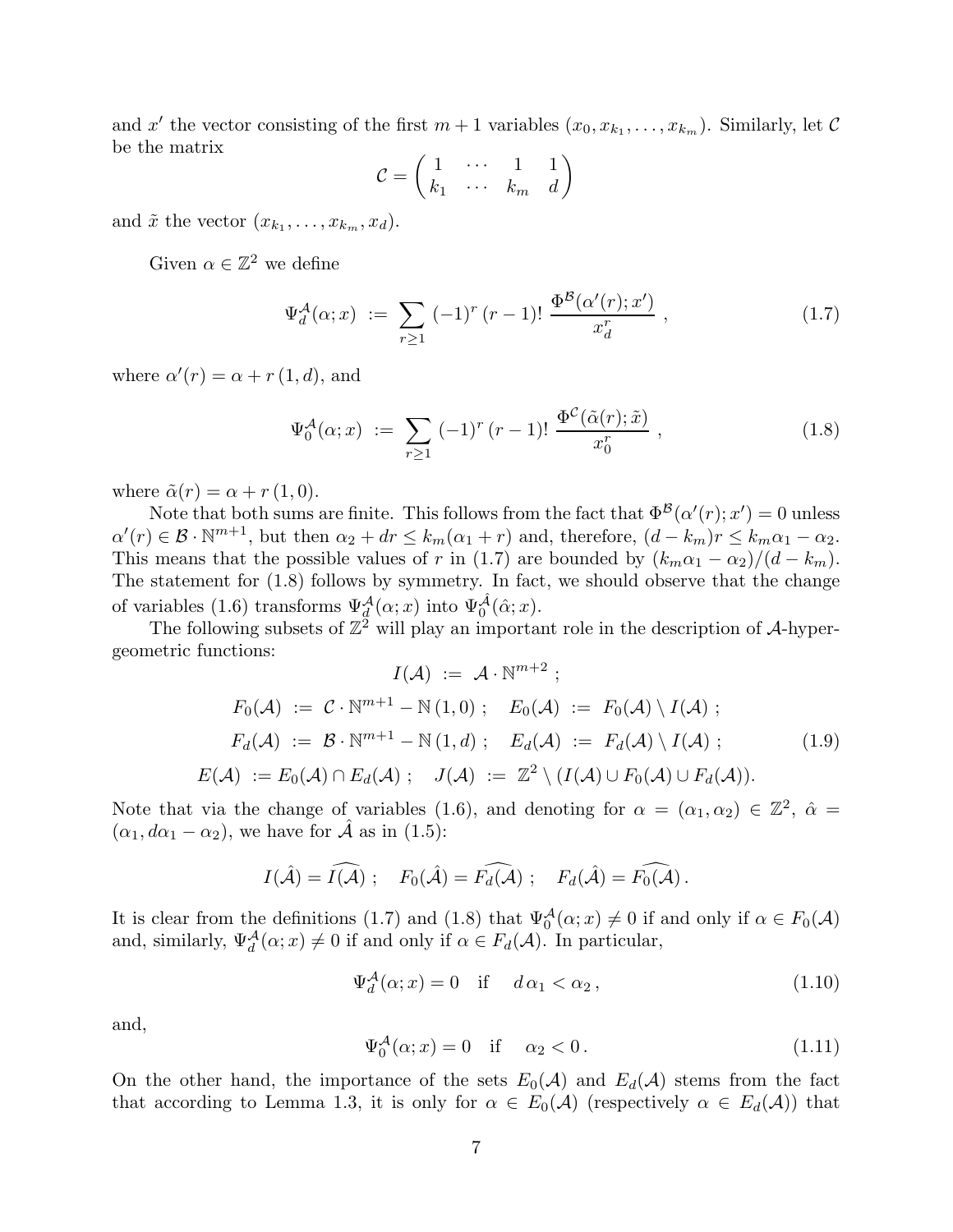the Laurent polynomial  $\Psi_0^{\mathcal{A}}(\alpha; x)$  (respectively  $\Psi_d^{\mathcal{A}}(\alpha; x)$ ) may be -and as the following result shows is- A-hypergeometric. Note also that there are no A-hypergeometric Laurent polynomials with exponent  $\alpha \in J(\mathcal{A})$  and it will be a consequence of Theorem 1.10 that there are no rational A-hypergeometric functions with exponent  $\alpha \in J(\mathcal{A})$ .

**Theorem 1.4.** Let A be as in  $(0.4)$  and  $\alpha \in \mathbb{Z}^2 \setminus I(\mathcal{A})$ . Then: i)  $\Psi_d^{\mathcal{A}}(\alpha; x)$  and  $\Psi_0^{\mathcal{A}}(\alpha; x)$  are solutions (possibly trivial) of the A-hypergeometric system with parameter  $\alpha$ .

ii) For any  $u \in \mathbb{N}^{m+2}$ ,

$$
D_u(\Psi_d^{\mathcal{A}}(\alpha; x)) = \Psi_d^{\mathcal{A}}(\alpha - \mathcal{A} \cdot u; x) ; \quad D_u(\Psi_0^{\mathcal{A}}(\alpha; x)) = \Psi_0^{\mathcal{A}}(\alpha - \mathcal{A} \cdot u; x) \quad (1.12)
$$

iii) The functions  $\Psi_d^{\mathcal{A}}(\alpha; x)$  and  $\Psi_0^{\mathcal{A}}(\alpha; x)$  span the space of Laurent solutions of the Ahypergeometric system with parameter  $\alpha$ .

**Proof:** Clearly, i) is an immediate consequence of ii) and, because of symmetry, it suffices to show (1.12) for  $\Psi_d^{\mathcal{A}}(\alpha; x)$ . Suppose  $u \in \mathbb{N}^{m+2}$  is such that  $u_d = 0$ , then

$$
D_u(\Psi_d^{\mathcal{A}}(\alpha; x)) = \sum_{r \ge 1} (-1)^r (r - 1)! \frac{D_u(\Phi^{\mathcal{B}}(\alpha'(r); x'))}{x_d^r}
$$
  
= 
$$
\sum_{r \ge 1} (-1)^r (r - 1)! \frac{\Phi^{\mathcal{B}}(\alpha'(r) - \mathcal{B} \cdot u; x')}{x_d^r} = \Psi_d^{\mathcal{A}}(\alpha - \mathcal{A} \cdot u; x).
$$

Thus, it remains to prove (1.12) for the partial derivative  $D_d$ . We have

$$
D_d \Psi_d^{\mathcal{A}}(\alpha; x) = \sum_{r \ge 1} (-1)^{r+1} r! \frac{\Phi^{\mathcal{B}}(\alpha'(r); x')}{x_d^{r+1}}
$$
  
= 
$$
\sum_{r \ge 1} (-1)^{r+1} r! \frac{\Phi^{\mathcal{B}}((\alpha - \mathcal{A} \cdot e_d)'(r+1); x')}{x_d^{r+1}}
$$
  
= 
$$
\Psi_d^{\mathcal{A}}(\alpha - \mathcal{A} \cdot e_d; x).
$$

The last equality follows since  $\alpha \notin \mathcal{A} \cdot \mathbb{N}^{m+2}$  implies that

$$
\Phi^{\mathcal{B}}((\alpha-\mathcal{A}\cdot e_d)'(1);x') = \Phi^{\mathcal{B}}(\alpha;x') = 0.
$$

Suppose now that  $L(x)$  is a Laurent solution with exponent  $\alpha$  and write  $L(x) = L_d(x) +$  $L_0(x)$ . If we decompose further:

$$
L_d(x) = \sum_{r \ge 1} \frac{A_r(x')}{x_d^r}
$$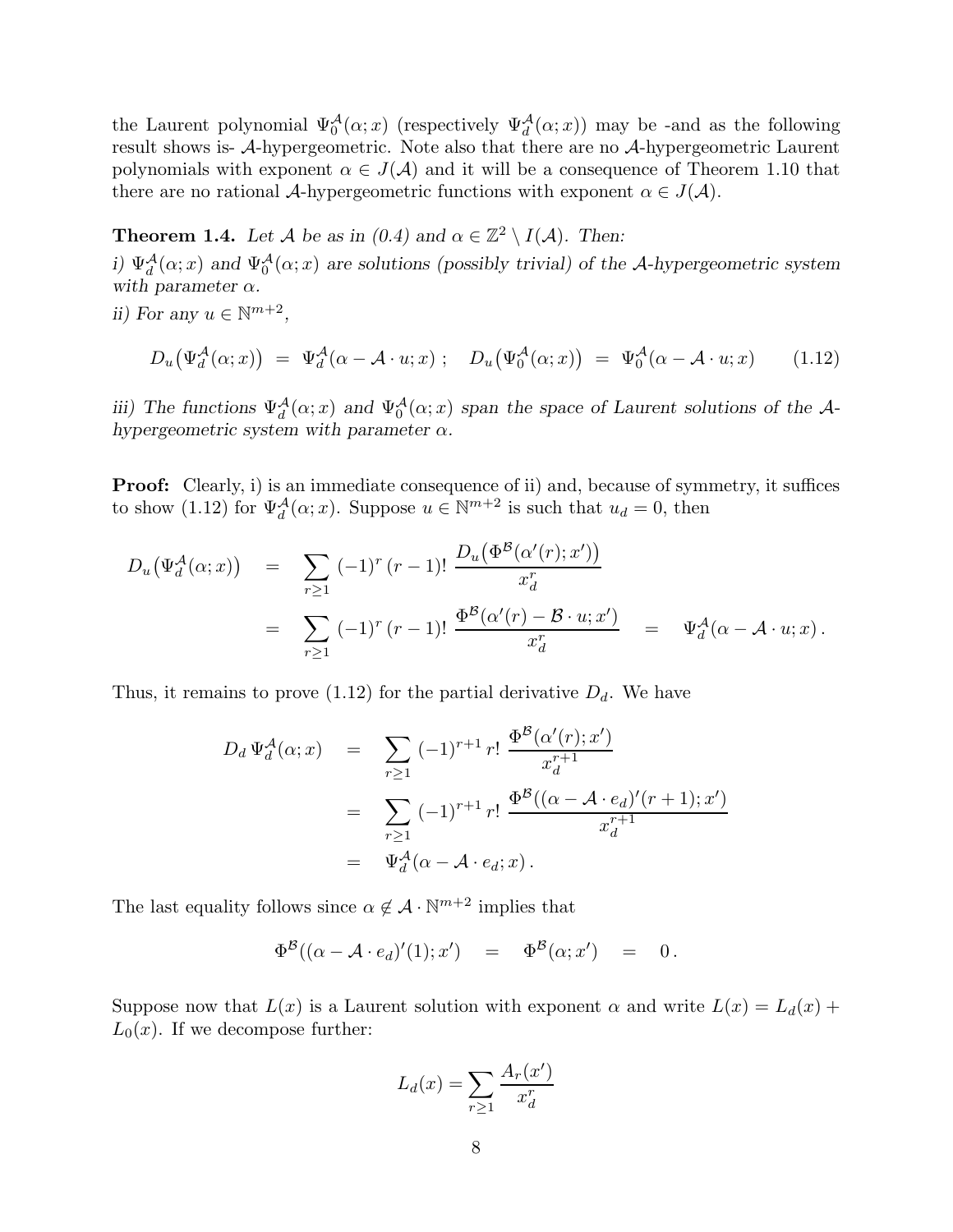then, the polynomials  $A_r(x')$  must be solutions of the B-hypergeometric system and exponent  $\alpha'(r)$ . Thus,  $A_r(x') = c_r \Phi^{\mathcal{B}}(\alpha'(r); x')$ . Assume now that for  $r, s \geq 1, r \neq s$ , we have  $\alpha'(r), \alpha'(s) \in I(\mathcal{B})$  and let  $v, w \in \mathbb{N}^{m+1}$  be such that  $\mathcal{B} \cdot v = \alpha'(r)$  and  $\mathcal{B} \cdot w = \alpha'(s)$ . Then, since  $\mathcal{A} \cdot (v + s e_d) = \mathcal{A} \cdot (w + r e_d)$ , the operator

$$
\frac{\partial^{|v|+s}}{\partial x^v \, x^s_d} \; - \; \frac{\partial^{|w|+r}}{\partial x^w \, x^r_d}
$$

is in the hypergeometric system and must vanish on L. This means that

$$
\frac{(-1)^{s}(r+s-1)!}{(r-1)!x_{d}^{r+s}}\frac{\partial^{|v|}(A_{r}(x'))}{\partial x^{v}} = \frac{(-1)^{r}(r+s-1)!}{(s-1)!x_{d}^{r+s}}\frac{\partial^{|w|}(A_{s}(x'))}{\partial x^{w}}
$$

which implies that

$$
\frac{(-1)^s}{(r-1)!} \ c_r = \frac{(-1)^r}{(s-1)!} \ c_s
$$

and, consequently,

$$
c_r = c (-1)^r (r - 1)! \, .
$$

A symmetric argument shows that if the component  $L_0(x)$  is non-trivial then it must be a constant multiple of  $\Psi_0^{\mathcal{A}}(\alpha; x)$ , which proves part iii).  $\diamond$ 

We state for emphasis:

**Corollary 1.5.** Let A be as in  $(0.4)$  and let  $\mathcal{L}(\alpha)$  denote the vector space of A-hypergeometric Laurent polynomials of exponent  $\alpha$ . Then dim  $\mathcal{L}(\alpha) \leq 2$ . Moreover, dim  $\mathcal{L}(\alpha) \geq$ 1 if and only if  $\alpha \in I(\mathcal{A}) \cup E_0(\mathcal{A}) \cup E_d(\mathcal{A})$ , and  $\dim \mathcal{L}(\alpha) = 2$  if and only if  $\alpha \in E(\mathcal{A})$ .

The following result was brought to our attention by Bernd Sturmfels:

**Proposition 1.6.** Given A as in (0.4), the ring  $R = \mathbb{C}[\xi_0, \ldots, \xi_d]/\mathcal{I}_A$  is Cohen-Macaulay if and only if  $E(\alpha) = \emptyset$ .

**Proof:** The ring R is a particularly simple example of an affine semigroup ring whose properties have been extensively studied (see for example [6, Chapter 6], [12], [25]). In fact, Proposition 1.6 is a special case of Theorem 2.6 in [12] which gives necessary and sufficient conditions for an affine semigroup ring which, like  $R$  does, admits a system of monomial parameters. Their condition (ii) is easily seen to be equivalent, in our notation, to  $E(\alpha) = \emptyset$ .  $\diamond$ 

**1.7. Remarks:** i) When the curve  $X_A$  is normal, i.e.  $d = m + 1$ , the sets defined in  $(1.9)$  have a very simple description: the image  $I(A)$  coincides with the "cone" (properly speaking semigroup)

$$
\mathcal{C} := \{ \alpha = (\alpha_1, \alpha_2) \in \mathbb{Z}^2 \, : \, 0 \leq \alpha_2 \leq d\alpha_1 \},
$$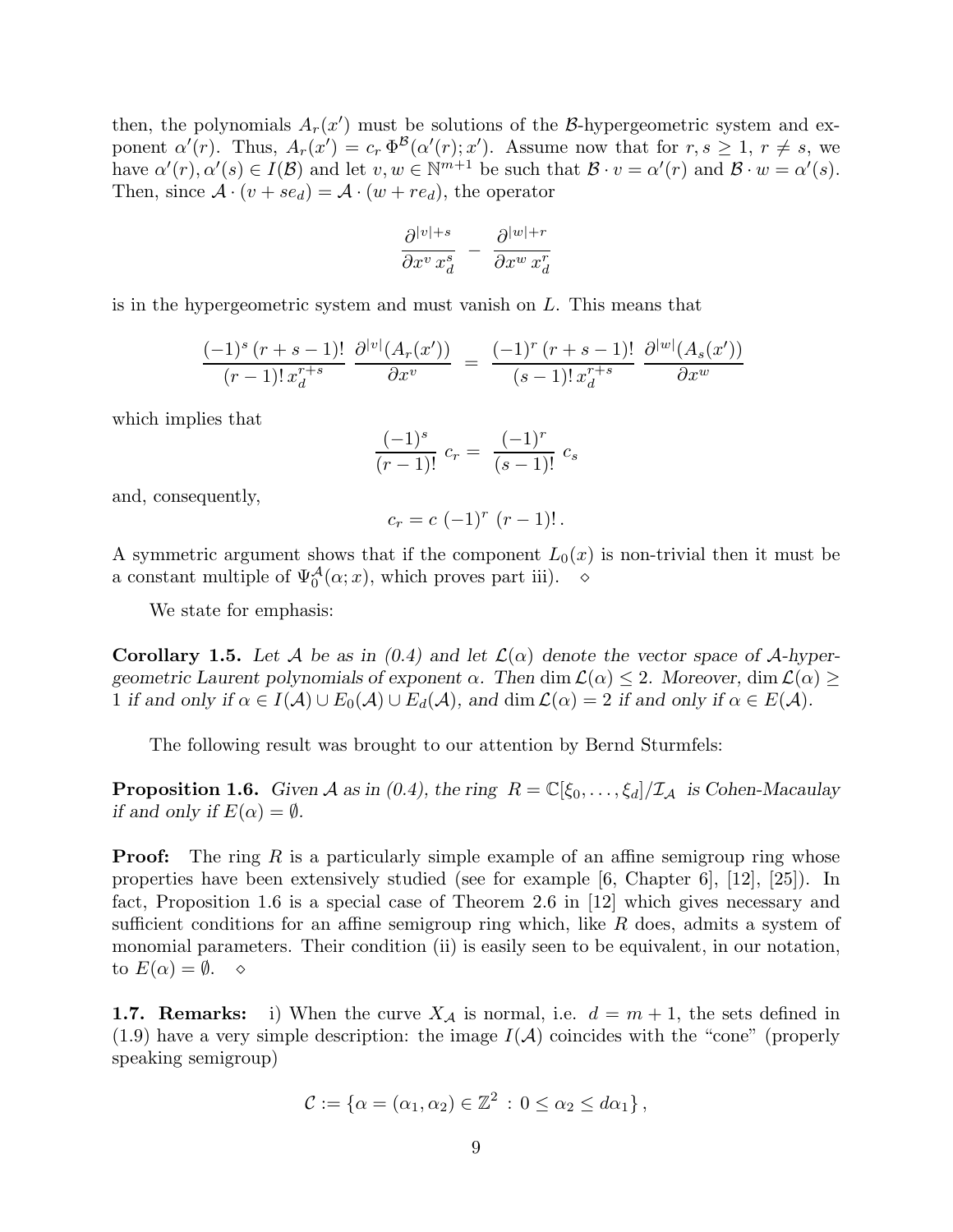while  $E_0(\mathcal{A}) = \{ \alpha \in \mathbb{Z}^2 : \alpha_2 \geq 0, d\alpha_1 < \alpha_2 \}$ , and  $E_d(\mathcal{A}) = \{ \alpha \in \mathbb{Z}^2 : \alpha_2 < 0, d\alpha_1 \geq \alpha_2 \}$ . The complement  $J(\mathcal{A})$  of these three sets, i.e. the set of  $\alpha \in \mathbb{Z}^2$  for which there are no A-hypergeometric Laurent polynomials of exponent  $\alpha$  is the Euler-Jacobi cone:

$$
\mathcal{E}\mathcal{J} := \{(\alpha_1, \alpha_2) \in \mathbb{Z}^2 \,:\, d\alpha_1 < \alpha_2 < 0\} \,. \tag{1.13}
$$

ii) For arbitrary A as in (0.4) we have  $I(A) \subset \mathcal{C}$ ,  $E(A) \subset \mathcal{C}$ , and  $\mathcal{E} \mathcal{J} \subset J(A)$ .

iii) The conditions  $(1.10)$  and  $(1.11)$  are far from being sharp. It is easy to see, for example, that for  $\alpha \in \mathcal{C}$ ,  $\Psi_0^{\mathcal{A}}(\alpha; x) \neq 0$  and  $\Psi_d^{\mathcal{A}}(\alpha; x) \neq 0$ , imply that  $k_1 \alpha_1 < \alpha_2 < k_m \alpha_1$ . In particular, if  $m = 1$ ,  $k_1 = k_m$  and there is no  $\alpha \in \mathcal{C}$  for which both  $\Psi_0^{\mathcal{A}}(\alpha; x)$  and  $\Psi_d^{\mathcal{A}}(\alpha; x)$ are non-trivial. Hence, there is for each  $\alpha$  at most one, up to constant multiple, Laurent solution of exponent  $\alpha$ . Note also that the toric ring R is always Cohen-Macaulay but it is normal if and only if  $d = 2$ .

iv) It is not hard to prove (see for example [2, Lemma 3.12]) that there exists  $v \in \mathcal{A} \cdot \mathbb{N}^{m+2}$ such that  $v + C \subset I(\mathcal{A})$ . Thus, for  $\alpha \in v + C$ , there is a unique A-hypergeometric Laurent polynomial and it is given by (1.1). Moreover, when this observation is combined with the inequalities in iii), it follows that the set  $E(\mathcal{A})$  is finite.

**1.8. Examples:** We exhibit two examples where  $E(\mathcal{A}) \neq \emptyset$  and, consequently, the associated toric ring  $R$  is not Cohen-Macaulay.

i) This is the "running example" in [23]. Let

$$
\mathcal{A} = \begin{pmatrix} 1 & 1 & 1 & 1 \\ 0 & 1 & 3 & 4 \end{pmatrix}
$$

The exponent  $\alpha = (1, 2)$  is the unique element in C such that  $\alpha \notin I(\mathcal{A})$  and  $\alpha_1 < \alpha_2 < 3\alpha_1$ . Both  $\Psi_0^{\mathcal{A}}((1,2);x) = (-1/2)(x_1^2/x_0)$  and  $\Psi_4^{\mathcal{A}}((1,2);x) = (-1/2)(x_3^2/x_4)$  are non-trivial. The element  $\beta = (2,3) \in F_0(\mathcal{A}) \cap F_4(\mathcal{A})$  and therefore both  $\Psi_0^{\mathcal{A}}(\beta; x) = (-1/6) x_1^3/x_0$ and  $\Psi_4^{\mathcal{A}}(\beta; x) = (-1/2) x_1 x_3^2 / x_4$  are non-trivial. However, since  $\beta = \mathcal{A} \cdot (e_0 + e_3) \in I(\mathcal{A}),$ it follows from Lemma 1.3 that neither  $\Psi_0^{\mathcal{A}}(\beta; x)$ , nor  $\Psi_d^{\mathcal{A}}(\beta; x)$ , is A-hypergeometric and the only A-hypergeometric Laurent polynomials of exponent  $\beta$  are the multiples of the polynomial  $\Phi^{\mathcal{A}}(\beta; x) = x_0 x_3$ .

ii) Consider the system associated with the matrix

$$
\mathcal{A}=\begin{pmatrix}1&1&1&1&1\\0&6&7&13&14\end{pmatrix}
$$

and  $\alpha = (2, 18) \notin I(\mathcal{A})$ . We have

$$
\Psi_0^{\mathcal{A}}((2,18);x) = -\frac{1}{6}\frac{x_6^3}{x_0} \quad ; \quad \Psi_{14}^{\mathcal{A}}((2,18);x) = -\frac{1}{2}\frac{x_6x_{13}^2}{x_{14}} + \frac{1}{6}\frac{x_7x_{13}^3}{x_{14}^2} \; .
$$

It follows from (1.10) and (1.11) that there are no A-hypergeometric Laurent polynomials whose exponent  $\alpha$  is in the Euler-Jacobi cone (1.13). In fact, as the following result shows, there are no rational solutions with exponent in that region.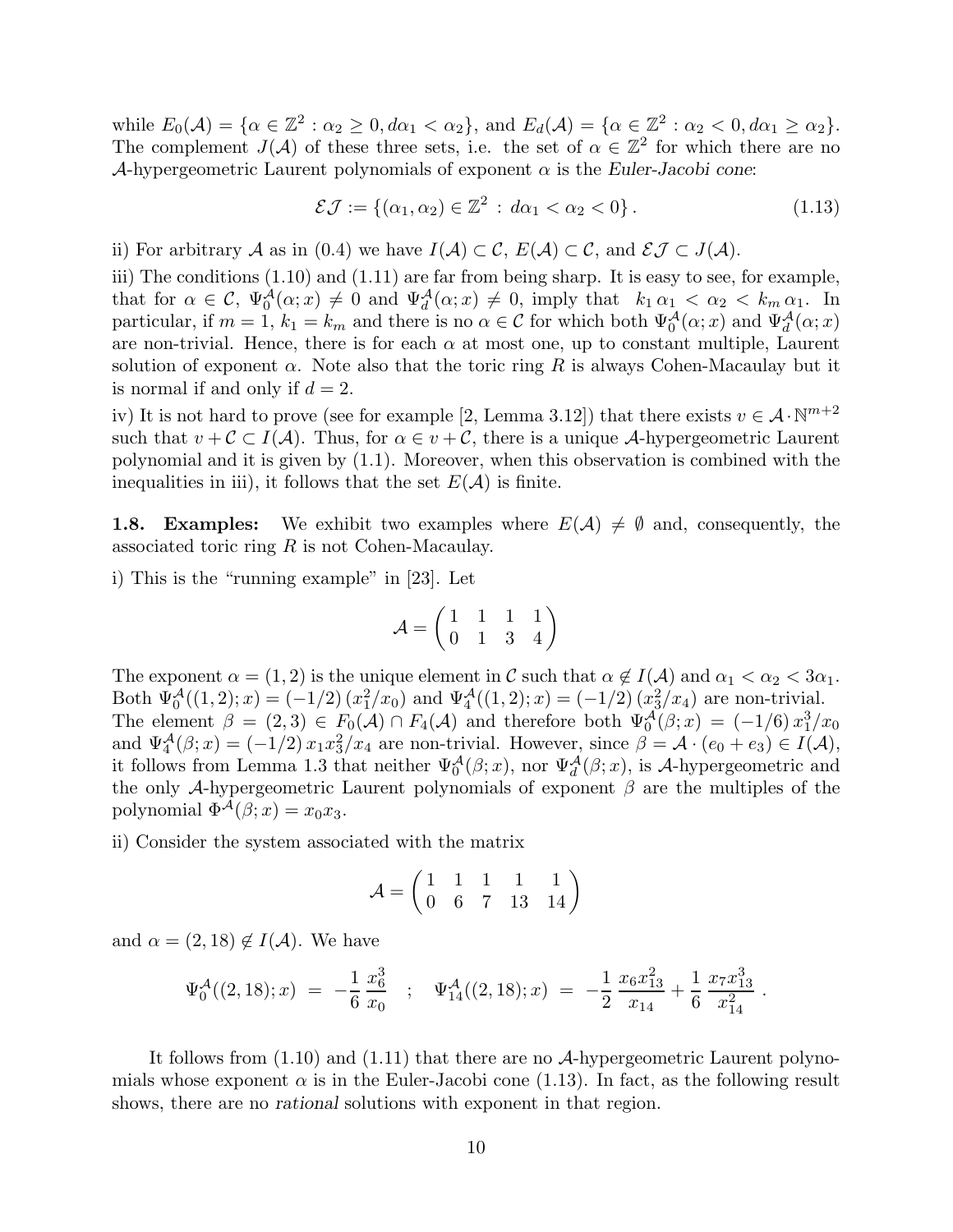**Theorem 1.9.** The A-hypergeometric system associated with the matrix  $(0.4)$  has no rational solutions whose exponent  $\alpha$  lies in the Euler-Jacobi cone.

Given  $\alpha \in \mathbb{Z}^2$ , we will denote by  $\mathcal{R}(\alpha)$  the vector space of rational A-hypergeometric functions of exponent  $\alpha$ . Before proving Theorem 1.9 we note the following consequence.

Theorem 1.10. The only rational solutions of the A-hypergeometric system associated with the matrix  $(0.4)$  are the Laurent polynomial solutions described by Proposition 1.1 and Theorem 1.4.

**Proof:** Suppose  $\varphi \in \mathcal{R}(\alpha)$ . For  $\ell \in \mathbb{N}$  sufficiently large,  $\beta = \alpha - \ell(1, k_1)$  lies in the Euler-Jacobi cone. Then,  $D_{k_1}^{\ell} \varphi$  is a rational solution in  $\mathcal{H}(\beta)$ , and thus it is identically zero by Theorem 1.9. Hence,  $\varphi$  is polynomial in  $x_{k_1}$  and by Proposition 1.2 it must be a Laurent polynomial. ◇

**1.11. Example:** Theorem 1.10 is not true for  $n > 1$ . It fails already in the simplest two-dimensional situation: Consider the hypergeometric system associated with the matrix

$$
\mathcal{A} = \begin{pmatrix} 1 & 1 & 1 & 1 \\ 0 & 1 & 0 & 1 \\ 0 & 0 & 1 & 1 \end{pmatrix}.
$$

The lattice  $\mathcal L$  has rank one; in fact  $\mathcal L = \mathbb{Z} \cdot (1, -1, -1, 1)^T$ , and the system  $(0.1)-(0.2)$  is equivalent to Gauss' classical hypergeometric equation. The function  $1/(x_1x_4 - x_2x_3)$  is a solution with parameters  $(-2, -1, -1)$ .

**Proof of Theorem 1.9:** The proof will be by induction on  $m$ . We begin by considering the case  $m = 1$  and write, for simplicity,  $k_1 = k$ . Note that in this case the lattice  $\mathcal{L}$  has rank 1 and is generated by  $\omega := (d-k)e_0 - de_k + ke_d$ . In particular, for appropriate values of  $\alpha$ , we can write the A-hypergeometric functions in terms of classical hypergeometric functions (see [9,  $\S 3.1$ ]).

The discriminant of the generic polynomial  $x_0 + x_k t^k + x_d t^d$  is, up to factors which are powers of  $x_0$  and  $x_d$ ,

$$
\Delta(x) = d^d x_0^{d-k} x_d^k + (-1)^{d-1} k^k (d-k)^{d-k} x_k^d = c x_k^d (1 - \lambda z)
$$

where  $c = (-1)^{d-1} k^k (d-k)^{d-k}, z = x^{\omega} = x_0^{d-k} x_k^{-d}$  $\frac{-d}{k} x_d^k$ , and

$$
\lambda = \frac{(-1)^d d^d}{k^k (d-k)^{d-k}}
$$

Suppose now that  $R(x) = P(x)/Q(x) \in \mathcal{R}(\alpha)$  with  $\alpha \in \mathcal{EJ}$ , i.e.  $d\alpha_1 < \alpha_2 < 0$ . Note that both P and Q are bihomogeneous relative to the  $\mathbb{Z}^2$ -degree defined by A. We can then write  $P(x) = x^v P_1(z)$ , where  $P_1$  is a polynomial and  $P_1(0) \neq 0$ . Thus, up to a constant,

$$
R(x) = x^u \frac{P_1(z)}{(1 - \lambda z)^r} = x^u \sum_{j \ge 0} c_j z^j = x^u \sum_{j \ge 0} c_j x^{j\omega}, \qquad (1.14)
$$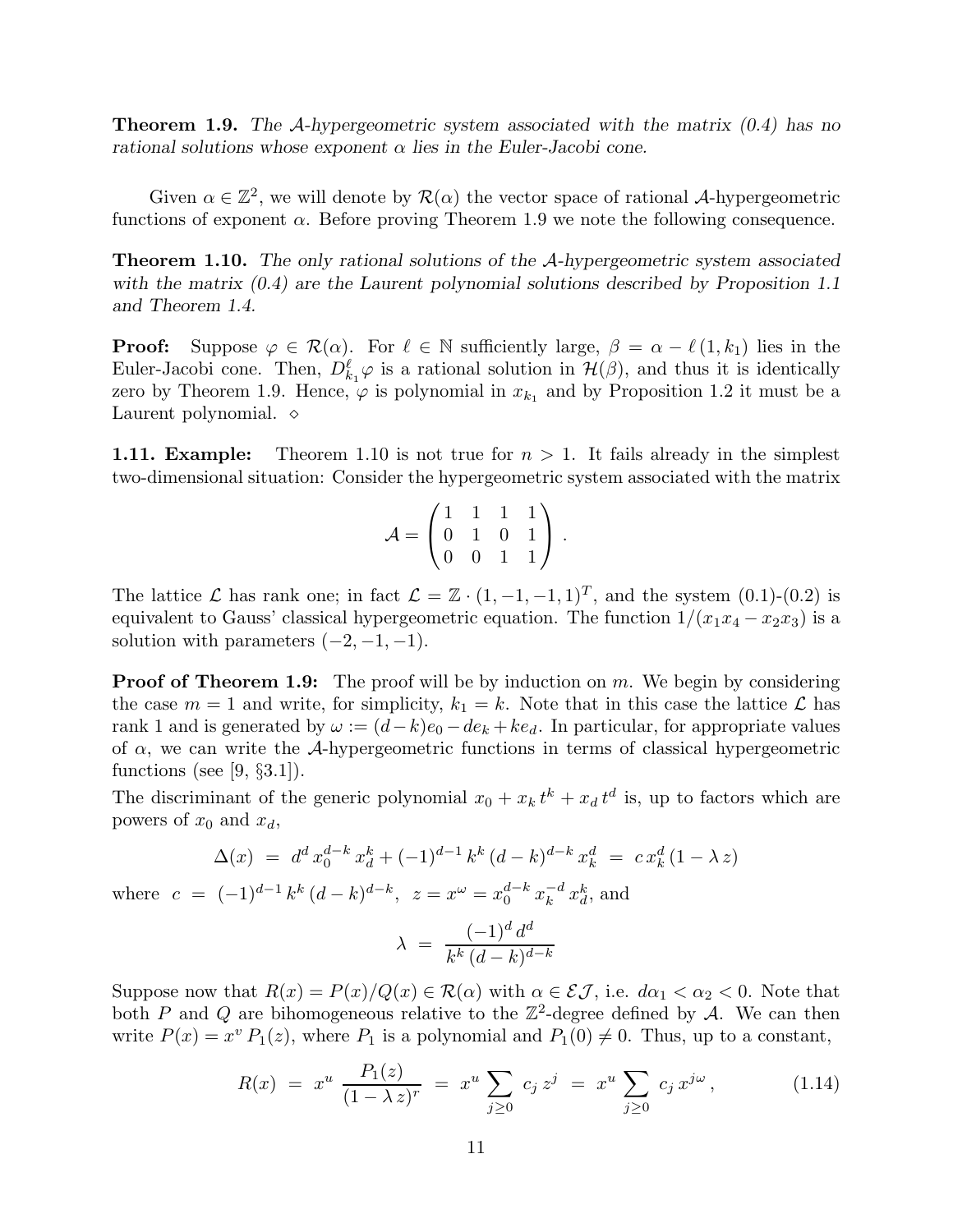with  $c_0 \neq 0$ , and  $\mathcal{A} \cdot u = \alpha$ .

Since  $R$  is in the kernel of the differential operator

$$
\mathcal{D}_{\omega} = D_0^{d-k} D_d^k - D_k^d, \qquad (1.15)
$$

the coefficients in (1.14) satisfy the relation:

$$
c_j \prod_{\ell=0}^{d-1} (u_k - jd - \ell) = c_{j+1} \prod_{\ell'=0}^{d-k-1} (u_0 + (j+1)(d-k) - \ell') \prod_{\ell''=0}^{k-1} (u_d + (j+1)k - \ell''), (1.16)
$$

for all  $j \in \mathbb{Z}$ . Setting  $j = -1$  we get

$$
0 = c_0 \prod_{\ell'=0}^{d-k-1} (u_0 - \ell') \prod_{\ell''=0}^{k-1} (u_d - \ell''),
$$

which implies that either  $0 \le u_0 \le d - k - 1$ , or  $0 \le u_d \le k - 1$ . On the other hand,  $ku_k + du_d = \alpha_2 < 0$  and  $du_0 + (d - k)u_k = d\alpha_1 - \alpha_2 < 0$ , which means that in either case,  $u_k < 0$ . Therefore the left-hand side of  $(1.16)$  is never zero and, consequently neither is the right-hand side. This implies that  $u_0 \geq 0$  and  $u_d \geq 0$  and for all  $j \geq 0$ 

$$
c_j = c (-1)^{jd} \frac{(-u_k + jd)!}{(u_0 + j(d-k))!(u_d + jk)!},
$$

for some constant c.

But a function with such an expansion may not be rational. Indeed, Stirling's formula implies that, asymptotically,  $c_j \sim \mu j^{-\alpha_1} \lambda^j/\sqrt{j}$ , for some constant  $\mu$ . On the other hand, for a rational function R whose denominator is a power of  $(1 - \lambda z)$ , we would have  $c_i \sim$  $p(j) \lambda^j$  with p a polynomial. This completes the proof of Theorem 1.9 in the case  $m = 1$ . Assume now that Theorem 1.9, and its consequence Theorem 1.10, are valid for  $m-1$ ,  $m \geq 2$ , and consider the A-hypergeometric system associated with the matrix A in (0.4).

Let  $R(x)$  be a rational solution with parameter  $\alpha$  in the Euler-Jacobi cone; that is,  $\alpha =$  $(\alpha_1, \alpha_2)$  with  $d\alpha_1 < \alpha_2 < 0$ . Suppose we can write  $R(x) = P(x)/(x_d^r Q(x))$ ;  $r > 0$  and assume that  $x_d$  does not divide  $P(x)$  or  $Q(x)$ . Let again  $x' = (x_0, x_{k_1}, \ldots, x_{k_m})$  and write  $Q(x) = \sum_{k=0}^{r} q_k(x') x_d^k$  with  $q_0(x') \neq 0$ , and set  $c_k(x') = -q_k(x')/q_0(x')$ . Then

$$
R(x) = \frac{P(x)}{x_d^r \cdot q_0(x')} \left( 1 + \sum_{m=1}^{\infty} \left( \sum_{k=1}^r c_k(x') x_d^k \right)^m \right) = \sum_{\ell \ge -r} A_\ell(x') x_d^\ell. \tag{1.17}
$$

By inductive assumption, since  $A_{\ell}(x')$  is a rational B-hypergeometric function, it must be a Laurent polynomial as described by Theorem 1.4. (Note that even though we may have  $\ell = \gcd(k_1, \ldots, k_m) > 1$  we may easily reduce to the system associated with a matrix where  $k_i$  has been replaced by  $k_i/\ell$ .) Set  $x_d = 0$  and consider the non-trivial rational function  $A_{-r}(x') = P(x',0)/Q(x',0)$  which has B-exponent  $\alpha'(r) = (\alpha_1 + r, \alpha_2 + dr)$ . It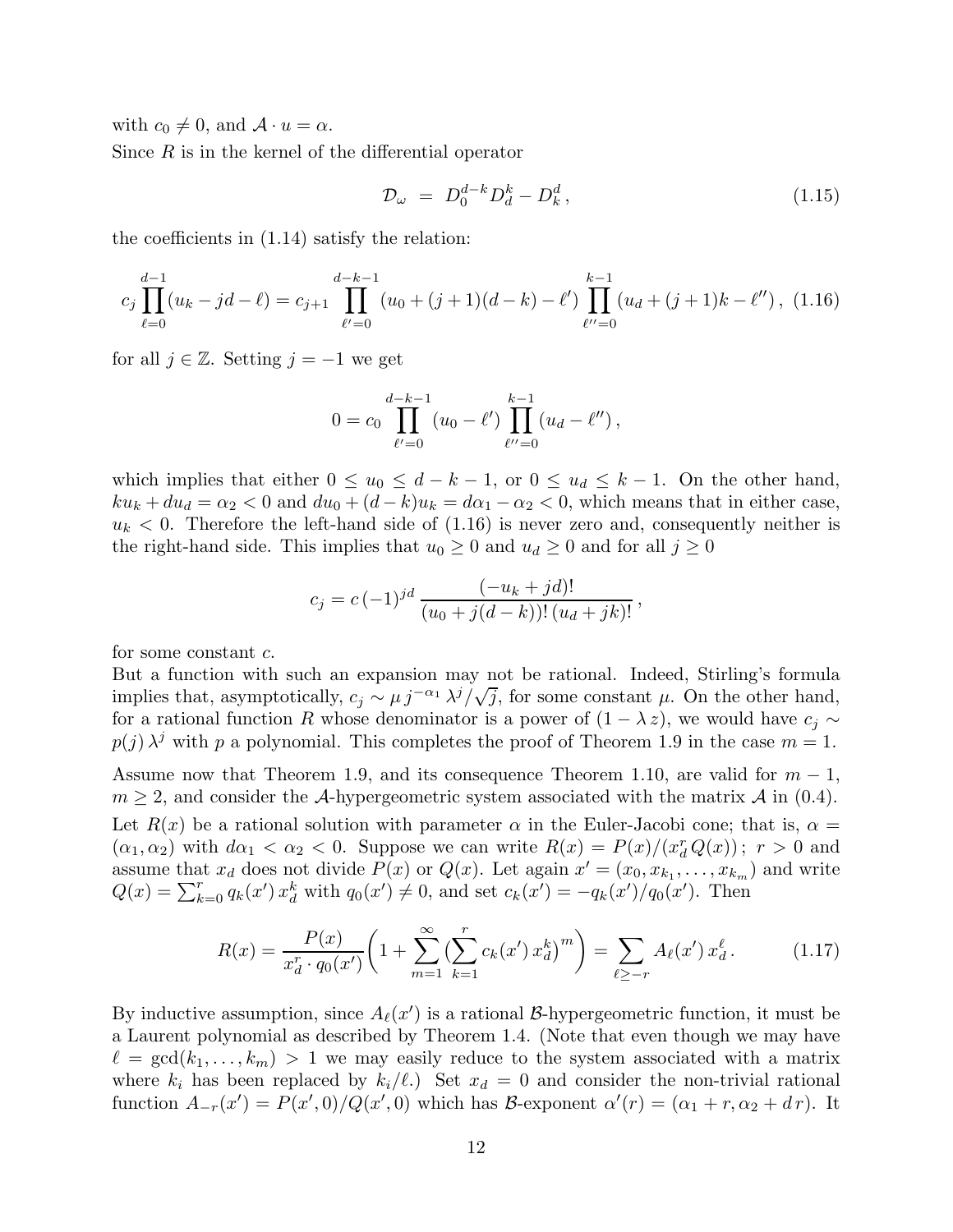is clear that  $\alpha'(r) \notin E(\mathcal{B})$  and hence there may be, up to constant, at most one Laurent solution with exponent  $\alpha'(r)$ . We distinguish the two possible cases.

i) Suppose  $A_{-r}(x')$  is a non-zero multiple of  $\Psi_{k_m}^{\mathcal{B}}(\alpha'(r), x')$ . Then it contains a non-zero term of the form

$$
\frac{\hat{x}^u}{x_{k_m}^s}\;;\;\;s>0
$$

where  $\hat{x}^u$  is a monomial with positive exponents involving only the variables  $x_0, x_{k_1}, \ldots$ ,  $x_{k_{m-1}}$ . Thus a Laurent series expansion of  $R(x)$ , as a function of  $x_d$ , has a non-zero term of the form

$$
\frac{\hat{x}^u}{x_{k_m}^s\,x_d^r}\;;\;\;r>0\,,s>0
$$

Successive applications of the fact that R is in the kernel of the operator  $(1.15)$ , with  $k<sub>m</sub>$  in the place of k, yields that R must also contain a non-zero term whose derivative  $D_0^{j(d-k_m)}\,D_d^{jk_m}$  $\frac{J^{k_m}}{d}$  is a multiple of

$$
\frac{\hat{x}^u}{x_{k_m}^{s+d\!j}\,x_d^r};\ \ r>0\,,s>0
$$

for all  $j \geq 0$  which is impossible as soon as  $j k_m \geq r$ .

ii) Suppose  $A_{-r}(x')$  is a non-zero multiple of  $\Psi_0^{\mathcal{B}}(\alpha'(r), x')$ . Then it contains a non-zero term of the form u

$$
\frac{\check{x}^u}{x_0^s} \; ; \; s > 0
$$

where  $\check{x}^u$  is a monomial with positive exponents involving only the variables  $x_{k_1}, \ldots, x_{k_m}$ . which implies that a Laurent series expansion of  $R(x)$ , as a function of  $x_d$ , has a non-zero term of the form

$$
\frac{\check{x}^u}{x_0^s x_d^r} \; ; \; \; r > 0, s > 0
$$

But, since the operator (1.15), with  $k_m$  in the place of k must vanish on R, there must also be a non-zero term of the form:

$$
\frac{\check{x}^{u}\,x_{k_m}^d}{x_0^{s+d-k_m}\,x_d^{r+k_m}}
$$

which contradicts the index bound in  $(1.17)$ .

By symmetry we can then assume that  $R(x) = P(x)/Q(x)$  and neither  $x<sub>d</sub>$  nor  $x<sub>0</sub>$  divide Q. Thus  $R(x)$  is written as in (1.17) with  $r = 0$ . For each  $\ell \geq 0$ ,  $A_{\ell}(x')$  is a solution of the B-hypergeometric system with exponent  $(\alpha_1 - \ell, \alpha_2 - d\ell)$ . By inductive hypothesis, these must be Laurent polynomials and it is easy to check that the only possible denominators are powers of  $x_{k_m}$ . Thus, only powers of  $x_{k_m}$  may appear in the denominator of the above expansion for R, which implies that  $q_0(x')$  must be of the form  $x_{k_m}^d$  and, therefore,  $Q(x)$ has bidegree  $(d, k_m d)$ . On the other hand, a symmetric argument would imply that  $Q(x)$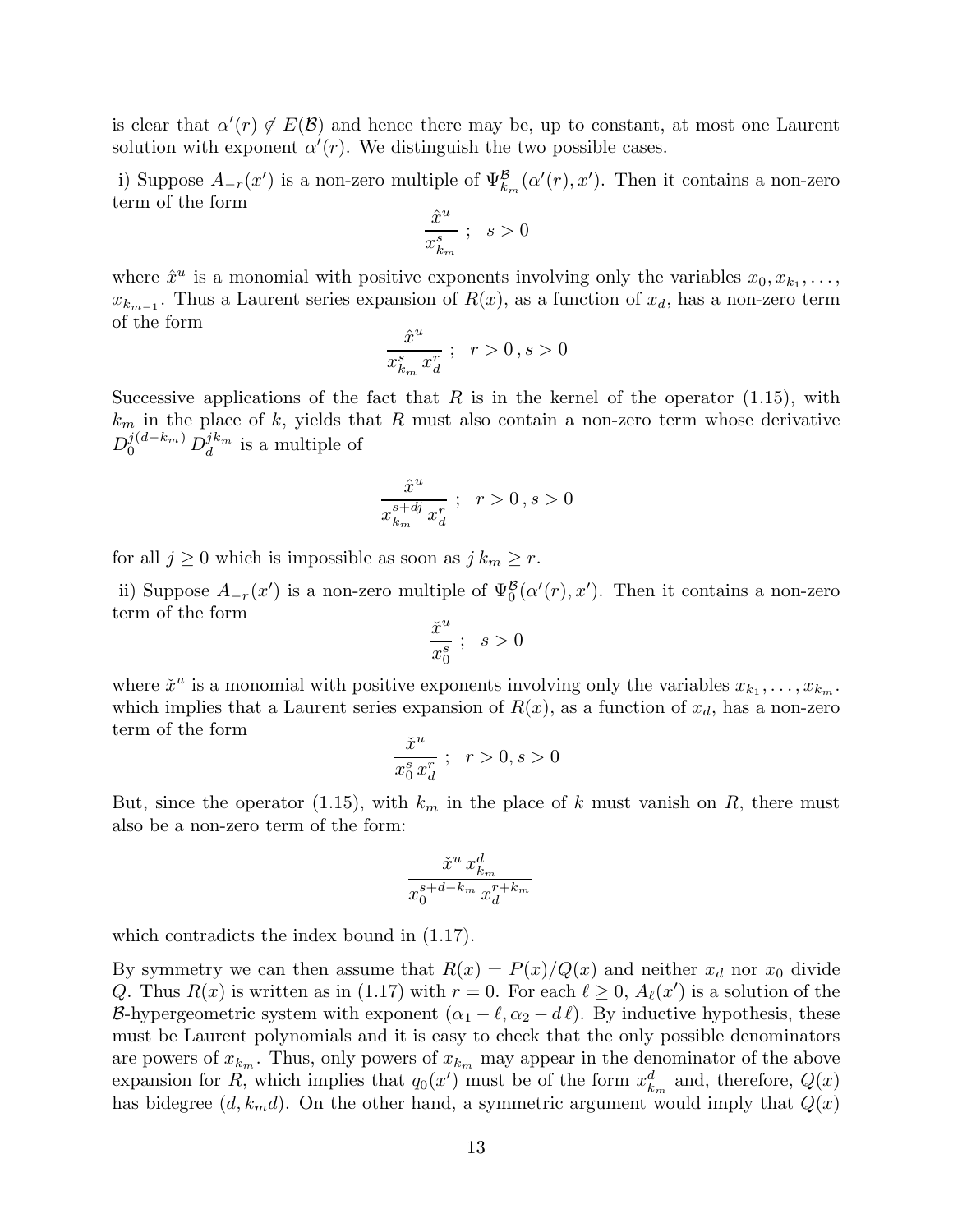must contain a term of the form  $x_{k_1}^e$  and hence  $Q(x)$  should have bidegree  $(e, k_1e)$ . Since  $m > 1$ , this implies that  $Q(x)$  has degree 0, but then  $R(x)$  is a polynomial solution which is impossible since, being in the Euler-Jacobi cone,  $\alpha \notin \mathcal{A} \cdot \mathbb{N}^{m+2}$ .  $\diamond$ 

As we have noted before, given  $s \in \mathbb{Z}$ , the sum  $(0.6)$   $p_s(x) = \rho_1^s(x) + \cdots + \rho_d^s(x)$ , of the powers of the roots of the generic polynomial  $(0.5)$  is a rational A-hypergeometric function with exponent  $(0, -s)$ . By Theorem 1.10 it must be a Laurent polynomial and, therefore expressible in terms of  $\Psi_0^{\mathcal{A}}$  and  $\Psi_d^{\mathcal{A}}$ . In fact,

Corollary 1.12. For  $s > 0$ ,

$$
p_s(x) = s \cdot \Psi_d^{\mathcal{A}}((0, -s); x) = s \cdot \sum_{r=1}^s (-1)^r (r-1)! \frac{\Phi^{\mathcal{B}}((r, rd-s); x')}{x_d^r}, \quad (1.18)
$$

while for  $s < 0$ ,

$$
p_s(x) = s \cdot \Psi_0^{\mathcal{A}}((0, -s); x) = s \cdot \sum_{r=1}^s (-1)^r (r-1)! \frac{\Phi^{\mathcal{C}}((r, -s); \tilde{x})}{x_0^r}.
$$
 (1.19)

**Proof:** It suffices to consider the normal case,  $d = m + 1$ , and then set the appropriate variables equal to zero. For  $s > 0$ , it follows from (1.11), that  $p_s(x)$  must be a multiple of  $\Psi_d^{\mathcal{A}}((0,-s);x)$ . It is easy to see that the value of the multiple must be s by specialization to the case when  $f(x;t) = t^d + t^{d-1}$ . The statement for  $s < 0$  follows by symmetry after observing that with the change of variables (1.6), the polynomial  $\hat{f}(y; \tau)$  associated with the matrix  $\hat{\mathcal{A}}$  in (1.5) is given by  $\hat{f}(y;\tau) = \tau^d \cdot f(x;\tau^{-1})$  and, consequently, its roots are the inverse of those of f.  $\diamond$ .

1.13. Remarks: i) Note that each term in the right hand side of (1.18) is of total degree zero and, therefore, we may express  $p_s(x)$  as a polynomial in  $x_{d-j}/x_d =$  $(-1)^{j} \sigma_{j}(\rho_{1},\ldots,\rho_{d}), j = 1,\ldots,d$ , where  $\sigma_{j}$  is the j-th elementary symmetric polynomial. This yields the classical Girard formulas.

ii) As we have also noted in the introduction, the total sum of the local residues (0.7) gives a rational A-hypergeometric function with exponent  $(-a, -b)$  and hence, as in Corollary 1.12, it must be a multiple of  $\Psi_d^{\mathcal{A}}((-a,-b);x)$  if  $b > 0$  and of  $\Psi_0^{\mathcal{A}}((-a,-b);x)$  if  $b \leq 0$ . In particular, for  $a = 1, b > 0$  we have

$$
\sum_{\rho} \operatorname{Res}_{\rho(x)} \left( \frac{t^b}{f(x;t)} \frac{dt}{t} \right) \ = \ \begin{cases} \ 0, & \text{if } 0 < b < d; \\ \ -\Psi^{\mathcal{A}}_d((-1,-b);x), & \text{if } b \geq d. \end{cases}
$$

We end this section with a result that should be seen as a complement to  $(1.10)$  and (1.11) and which will be of use in §2.

**Proposition 1.14.** Let  $\alpha = (\alpha_1, \alpha_2) \in \mathbb{Z}^2 \setminus I(\mathcal{A})$  and set  $s = s(\alpha) := d\alpha_1 - \alpha_2$ . i) If  $s > 0$ , then  $\Psi_d^{\mathcal{A}}(\alpha; x) = 0$  if and only if  $p_s(x) = 0$ .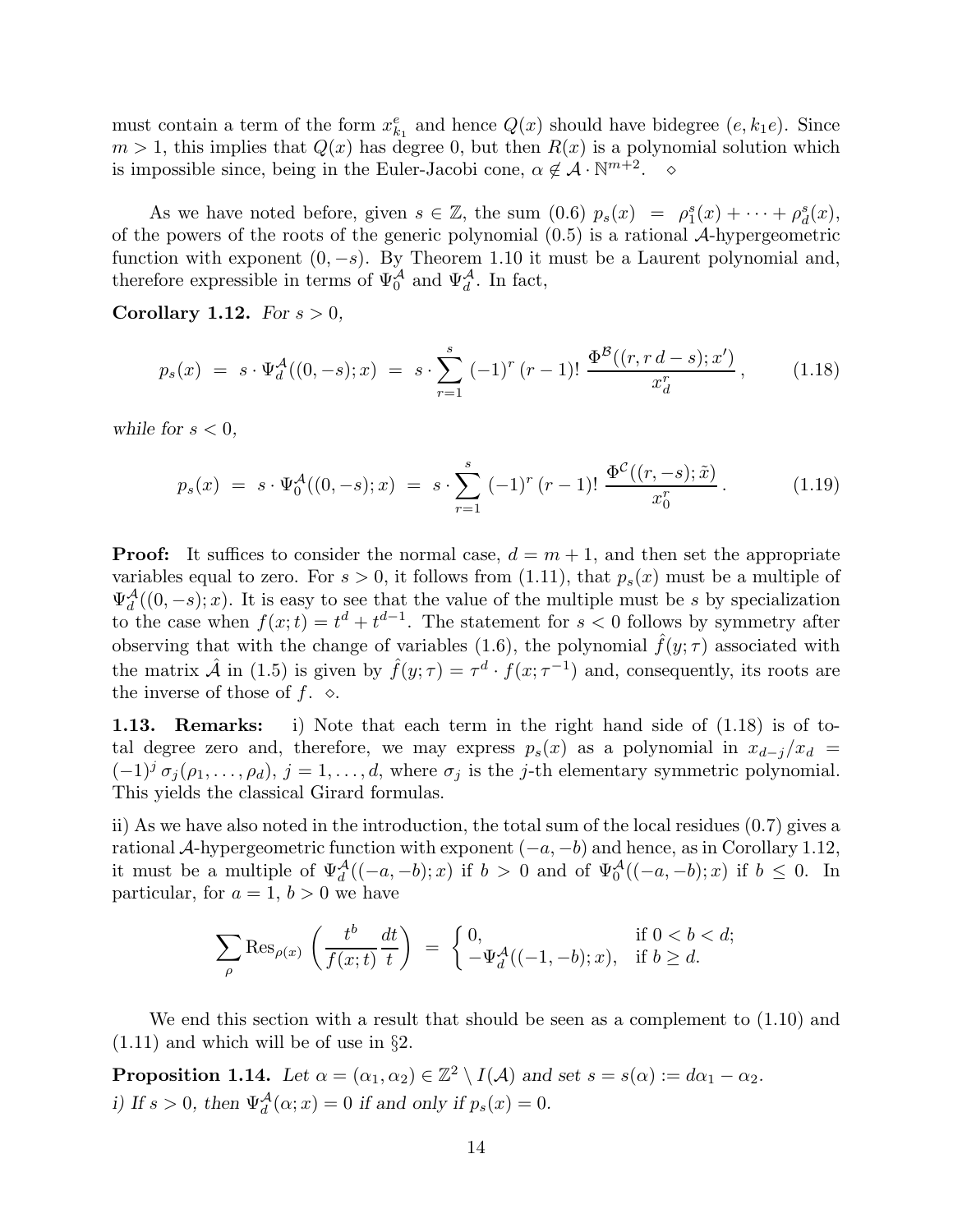ii) If  $\alpha_2 > 0$ , then  $\Psi_0^{\mathcal{A}}(\alpha; x) = 0$  if and only if  $p_{-\alpha_2}(x) = 0$ .

**Proof:** It suffices to prove the first statement and then deduce ii) by symmetry. Suppose  $\beta \in \mathbb{Z}^2$  with  $\beta_1 = \alpha_1 - r$ ,  $r > 0$  and  $s(\beta) = s(\alpha)$  then, if  $\Psi_d^{\mathcal{A}}(\alpha; x) = 0$  we have by (1.12):  $\Psi_d^{\mathcal{A}}(\beta; x) = D_d^r \Psi_d^{\mathcal{A}}(\alpha; x) = 0$ . But, if  $\Psi_d^{\mathcal{A}}(\alpha; x) \neq 0$ , then the same argument implies that  $\Psi_d^{\mathcal{A}}(\beta; x) \neq 0$  since the dependence of  $\Psi_d^{\mathcal{A}}(\alpha; x)$  on  $x_d$  is not polynomial. Hence, given  $\alpha, \beta \in \mathbb{Z}^2 \setminus \mathcal{A} \cdot \mathbb{N}^{m+2}$  such that  $s(\alpha) = s(\beta), \Psi_d^{\mathcal{A}}(\alpha; x) = 0$  if and only if  $\Psi_d^{\mathcal{A}}(\beta; x) = 0$ . The result now follows from the fact that  $\Psi_d^{\mathcal{A}}((0,-s);x) = s p_s(x)$ . ◇

## 2. Algebraic solutions

In this section we introduce a family  $\psi_{\rho}$  of local algebraic solutions of the A-hypergeometric system associated with a monomial curve. These solutions, which are given in terms of the roots  $\rho(x)$  of the generic polynomial (0.5), will play a central role in §3 when we compute the holonomic rank and construct a basis of local solutions for all exponents  $\alpha \in \mathbb{Z}^2$ .

Let A be as in (0.4). Given an open set  $\mathcal{U} \subseteq \mathbb{C}^{m+2}$ , let  $\mathcal{H}(\alpha)(\mathcal{U})$  denote the space of solutions, holomorphic on  $\mathcal{U}$ , of the A-hypergeometric system with exponent  $\alpha$ , and  $\mathcal{H}_{alg}(\alpha)(\mathcal{U})$  the subspace of algebraic solutions. We will drop the reference to the open set U whenever we are only interested in the space of local solutions around a generic point. Let  $\rho(x)$  be a root of the polynomial  $f(x;t)$  defined by (0.5), holomorphic for x in some simply-connected open subset  $\mathcal{U} \subset \mathbb{C}^{m+2} \setminus \Sigma$ .

Given  $\alpha = (\alpha_1, \alpha_2) \in \mathbb{Z}^2$ ,  $\alpha_1 \geq 0$  we define:

$$
\psi_{\rho}(\alpha; x) := \sum_{\substack{i=0 \ i \neq \alpha_2}}^{d\alpha_1} \Phi^{\mathcal{A}}((\alpha_1, i); x) \frac{\rho^{i-\alpha_2}(x)}{i - \alpha_2} + \Phi^{\mathcal{A}}(\alpha; x) \log(\rho(x)). \tag{2.1}
$$

Note that the condition  $i \neq \alpha_2$  is automatically satisfied when  $\alpha_2 < 0$  or  $\alpha_2 > d\alpha_1$ , and that for  $\alpha_1 = 0$ ,  $\alpha_2 \neq 0$ ,  $\psi_\rho(\alpha)$  is just  $\rho^{-\alpha_2}/(-\alpha_2)$ . (If there is no ambiguity we will drop any reference to the variable  $x$ .)

For  $\alpha \notin I(\mathcal{A})$ , the hypergeometric polynomial  $\Phi^{\mathcal{A}}(\alpha; x)$  vanishes and  $\psi_{\rho}(\alpha)$  is an algebraic function. This is the case which will be of interest in this section; however, in §3 we will need (2.1) for arbitrary  $\alpha \in \mathbb{Z}^2$  and is, therefore, more economical to work in this slightly more general setting. We will extend the definition of  $\psi_{\rho}(\alpha)$  to the case  $\alpha_1 < 0$  in  $(2.6).$ 

**Proposition 2.1.** Let  $\alpha, \alpha' \in \mathbb{Z}^2$  and assume that  $\alpha_1, \alpha'_1 \geq 0$ . Let  $u, u' \in \mathbb{N}^{m+2}$  be such that  $\alpha - \mathcal{A} \cdot u = \alpha' - \mathcal{A} \cdot u'$ . Then

$$
D_u \psi_\rho(\alpha) = D_{u'} \psi_\rho(\alpha'). \tag{2.2}
$$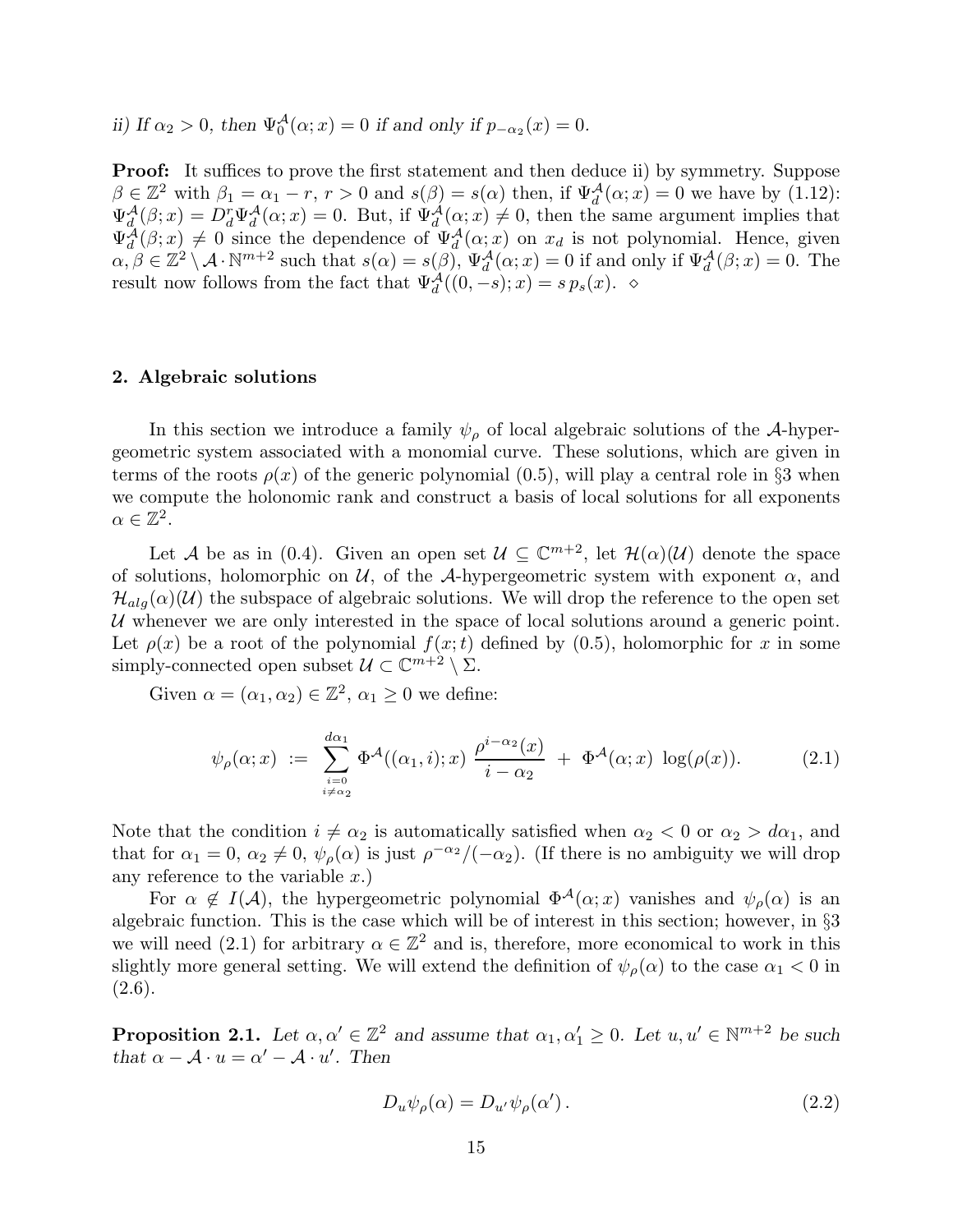**Proof:** In order to prove (2.2) we show, as a first step, that if  $\alpha = (\alpha_1, \alpha_2)$  and  $\alpha_1 > 0$ , then

$$
\frac{\partial}{\partial x_{\ell}}(\psi_{\rho}(\alpha)) = \psi_{\rho}(\alpha - \mathcal{A} \cdot e_{\ell}). \tag{2.3}
$$

Since, by (1.2),  $\partial(\Phi^{\mathcal{A}}(\alpha))/\partial x_{\ell} = \Phi^{\mathcal{A}}(\alpha - \mathcal{A} \cdot e_{\ell})$ , we have

$$
\frac{\partial}{\partial x_{\ell}}(\psi_{\rho}(\alpha)) = \sum_{\substack{i=0 \ i \neq \alpha_2}}^{d\alpha_1} \Phi^{\mathcal{A}}((\alpha_1 - 1, i - \ell)) \frac{\rho^{i - \alpha_2}}{i - \alpha_2} + \Phi^{\mathcal{A}}(\alpha - \mathcal{A} \cdot e_{\ell}) \log(\rho) \n+ \sum_{\substack{i=0 \ i \neq \alpha_2}}^{d\alpha_1} \Phi^{\mathcal{A}}((\alpha_1, i)) \rho^{i - \alpha_2 - 1} \frac{\partial \rho}{\partial x_{\ell}} + \Phi^{\mathcal{A}}(\alpha) \rho^{-1} \frac{\partial \rho}{\partial x_{\ell}}
$$
\n(2.4)

Note that the last two terms in the expression above cancel since  $f^{\alpha_1}(x; \rho(x)) = 0$  implies that:

$$
\sum_{\stackrel{i=0}{i\neq \alpha_2}}^{d\alpha_1} \Phi^{\mathcal{A}}(\alpha_1, i)\rho^i\ =\ -\Phi^{\mathcal{A}}(\alpha)\rho^{\alpha_2}.
$$

On the other hand, setting  $j = i - \ell$ , the right-hand side of (2.4) becomes

$$
\sum_{\substack{j=0 \ j \neq \alpha_2-\ell}}^{d(\alpha_1-1)} \Phi^{\mathcal{A}}((\alpha_1-1,j)) \frac{\rho^{j-(\alpha_2-\ell)}}{j-(\alpha_2-\ell)} + \Phi^{\mathcal{A}}(\alpha-\mathcal{A}\cdot e_{\ell}) \log(\rho) = \psi_{\rho}(\alpha-\mathcal{A}\cdot e_{\ell})
$$

where we have used that the hypergeometric polynomial  $\Phi^{\mathcal{A}}((\alpha_1-1,j))$  vanishes for  $j < 0$ or  $j > d(\alpha_1 - 1)$ . This proves (2.3).

Applying (2.3) successively we may assume that  $\alpha_1 = \alpha'_1 = 0$ . Suppose  $\alpha = (0, -s)$ ,  $s \neq 0$ , so that  $\Phi^{\mathcal{A}}(\alpha) = 0$  and  $\psi_{\rho}(\alpha) = \rho^{s}/s$ . Given  $u \in \mathbb{N}^{m+2}$  we want to compute  $D_{u}(\psi_{\rho}(\alpha))$ . Locally on  $x$  we can write

$$
D_u\left(\frac{2\pi i}{s} \rho^s\right) = \int_{\Gamma} \frac{t^s}{s} D_u\left(\frac{f'(x;t)}{f(x;t)}\right) dt
$$
  
= 
$$
\int_{\Gamma} \frac{d}{dt} \left(\frac{t^s}{s} D_u\left(\log f(x;t)\right)\right) dt - \int_{\Gamma} t^{s-1} D_u\left(\log f(x;t)\right) dt
$$
  
= 
$$
(-1)^{\beta_1 - 1} (\beta_1 - 1)! \int_{\Gamma} t^{s-1} \frac{t^{\beta_2}}{f^{\beta_1}} dt,
$$
 (2.5)

where  $\mathcal{A} \cdot u = (\beta_1, \beta_2)$  and  $\Gamma$  is a sufficiently small loop in the complex plane. Thus  $D_u(\psi_\rho(\alpha))$  depends only on the pair  $(\beta_1, \beta_2 + s) = -(\alpha - \mathcal{A} \cdot u)$ .

If  $\alpha = (0,0)$ ,  $\psi_{\rho}((0,0)) = \log(\rho)$  and we can show that  $D_u(\log(\rho))$  depends only on  $\mathcal{A} \cdot u$ arguing as above with  $log(t)$  taking the place of  $t^s/s$ . This completes the proof.  $\Diamond$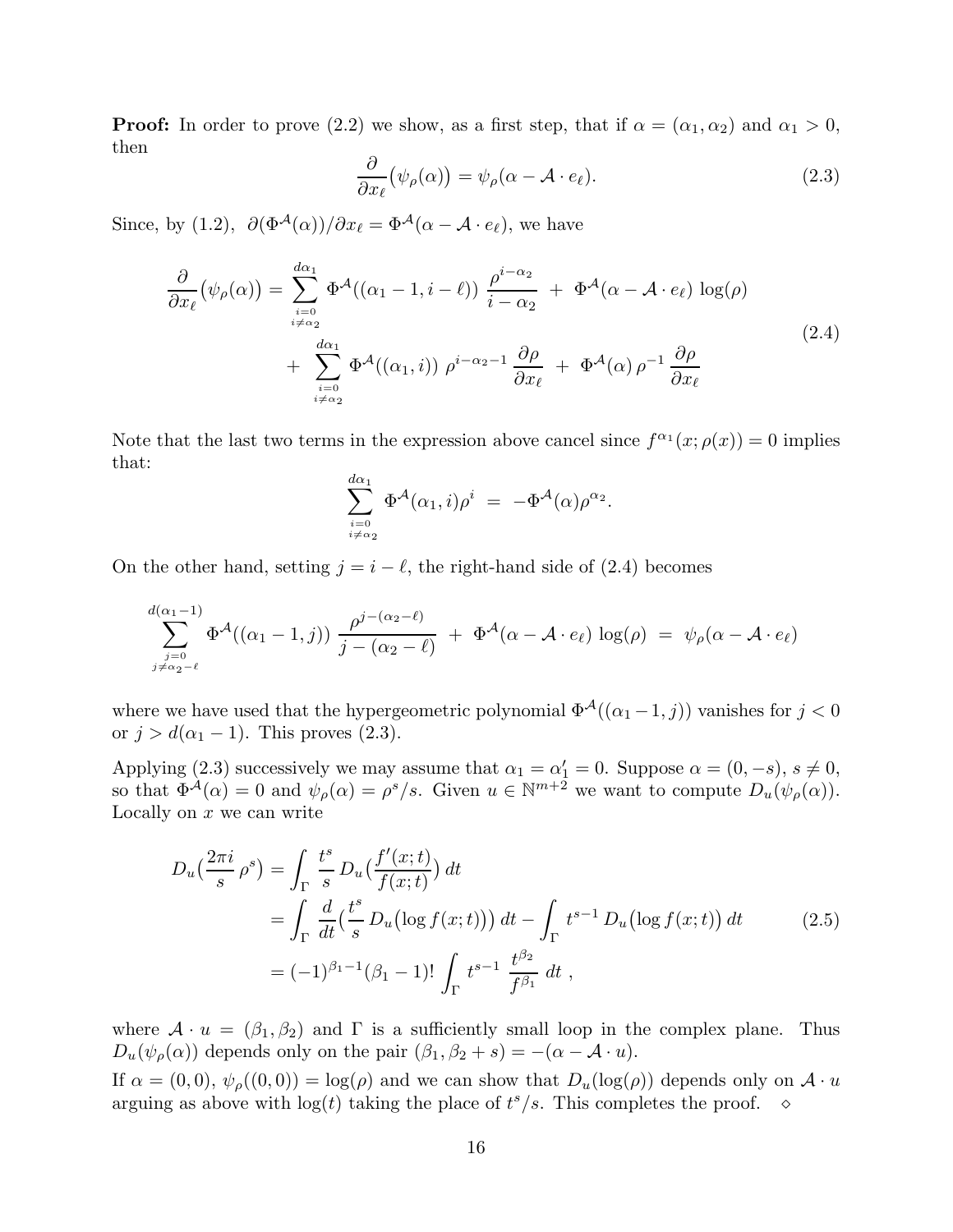Proposition 2.1 now allows us to extend the definition of  $\psi_{\rho}(\alpha)$  to the case  $\alpha_1 < 0$ . Indeed, let  $u \in \mathbb{N}^{m+2}$  be such that  $\mathcal{A} \cdot u = (\beta_1, \beta_2)$  with  $\beta_1 \ge -\alpha_1$  and set:

$$
\psi_{\rho}(\alpha) := D_u(\psi_{\rho}(\alpha + \mathcal{A} \cdot u)) \tag{2.6}
$$

Clearly, this definition does not depend on the choice of u and for any  $\alpha \in \mathbb{Z}^2$ ,  $u \in \mathbb{N}^{m+2}$ :

$$
D_u(\psi_\rho(\alpha)) = \psi_\rho(\alpha - \mathcal{A} \cdot u). \tag{2.7}
$$

If  $\alpha \notin I(\mathcal{A})$  we can choose u so that  $\alpha+\mathcal{A}\cdot u \notin I(\mathcal{A})$  either, and hence  $\psi_{\rho}(\alpha)$  is an algebraic function.

# **Theorem 2.2.** For  $\alpha \in \mathbb{Z}^2 \setminus I(\mathcal{A})$  the algebraic functions  $\psi_{\rho}(\alpha)$  are A-hypergeometric.

**Proof:** Given (2.6), it suffices to consider the case  $\alpha_1 \geq 0$ . The hypergeometric polynomials  $\Phi^{\mathcal{A}}((\alpha_1, i); x)$  are A-bihomogeneous of bidegree  $(\alpha_1, i)$  while the powers  $\rho^{i-\alpha_2}(x)$ have bidegree  $(0, \alpha_2 - i)$ . Hence,  $\psi_{\rho}(\alpha)$  satisfies the homogeneity equations (0.2) with exponent  $\alpha$ . On the other hand, it is an immediate consequence of Proposition 2.1 that  $\psi_{\rho}(\alpha)$  satisfies the higher-order equations (0.1).  $\diamond$ 

Let now  $\mathcal{U} \subset \mathbb{C}^{m+2} \setminus \Sigma$  be a simply-connected open set and let  $\rho_1(x), \ldots, \rho_d(x)$  be distinct roots of the polynomial  $f(x;t)$ , holomorphic for  $x \in \mathcal{U}$ . Let  $\alpha \in \mathbb{Z}^2 \setminus I(\mathcal{A})$  and set  $\psi_j(\alpha) := \psi_{\rho_j}(\alpha) \in \mathcal{H}_{alg}(\alpha)(\mathcal{U})$ . The function

$$
\Psi^{\mathcal{A}}(\alpha) := \psi_1(\alpha) + \cdots + \psi_d(\alpha)
$$

is then a rational solution of the A-hypergeometric system with parameters  $\alpha$ . It follows from (2.7) that, for any  $u \in \mathbb{N}^{m+2}$ ,

$$
D_u(\Psi^{\mathcal{A}}(\alpha)) = \Psi^{\mathcal{A}}(\alpha - \mathcal{A} \cdot u). \tag{2.8}
$$

**Proposition 2.3.** Let  $\alpha \in \mathbb{Z}^2 \setminus I(\mathcal{A})$ . Then,

i)  $\Psi^{\mathcal{A}}(\alpha; x) = \Psi^{\mathcal{A}}_{d}(\alpha; x) + \Psi^{\mathcal{A}}_{0}(\alpha; x)$ , defined as in (1.7) and (1.8).

ii)  $\Psi^{\mathcal{A}}(\alpha) = 0$  if and only if there exist no non-trivial rational A-hypergeometric functions with parameter  $\alpha$ .

iii) If  $\alpha = (\alpha_1, \alpha_2)$  and  $\alpha_1 > 0$ , then

$$
\Psi_0^{\mathcal{A}}(\alpha; x) = \sum_{\substack{i=0 \\ i < \alpha_2}}^{d\alpha_1} \Phi^{\mathcal{A}}((\alpha_1, i); x) \Psi_0^{\mathcal{A}}((0, \alpha_2 - i); x), \text{ and } (2.9)
$$

$$
\Psi_d^{\mathcal{A}}(\alpha; x) = \sum_{\substack{i=0 \\ i > \alpha_2}}^{d\alpha_1} \Phi^{\mathcal{A}}((\alpha_1, i); x) \Psi_d^{\mathcal{A}}((0, \alpha_2 - i); x).
$$
 (2.10)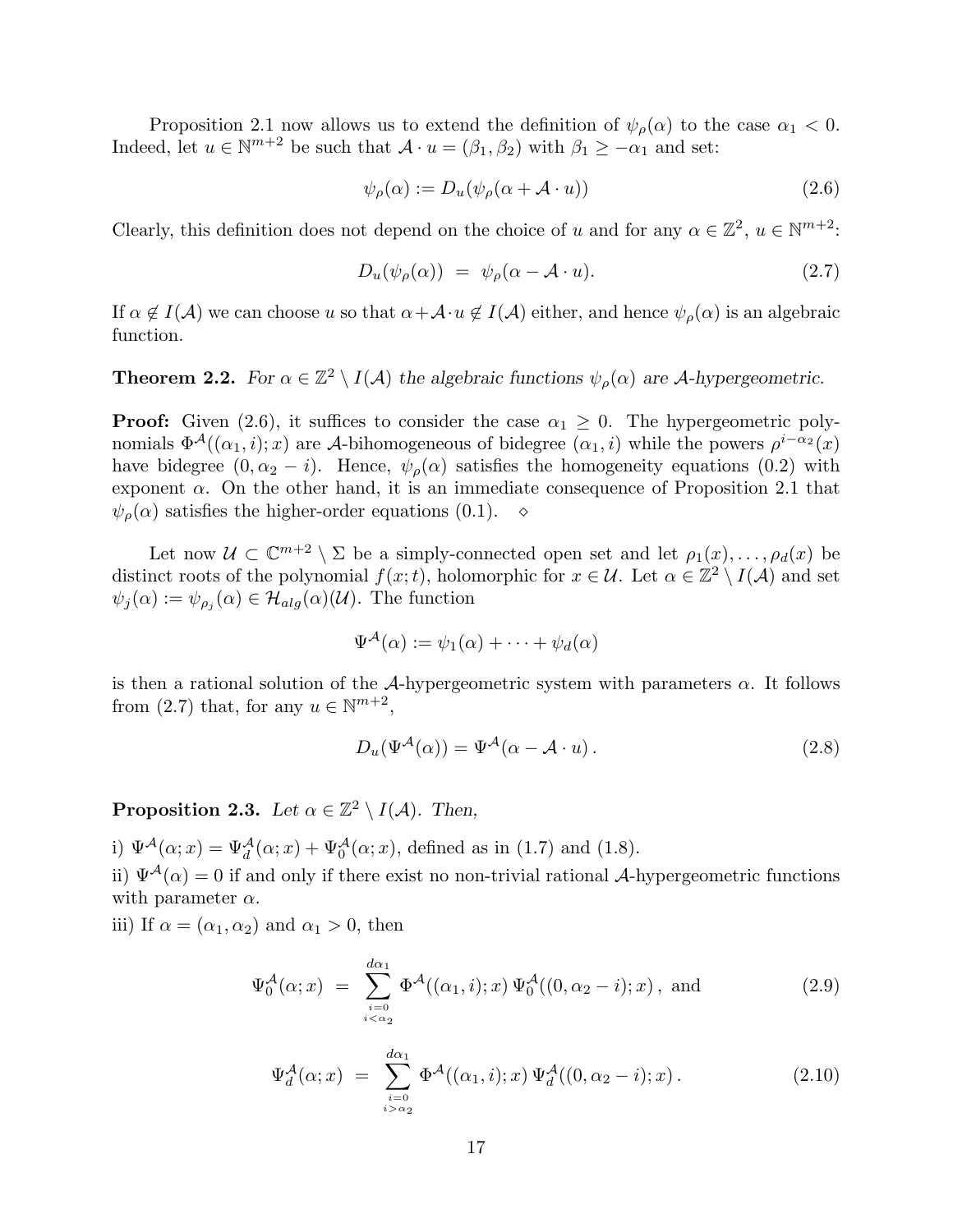**Proof:** By Theorem 1.4 iii),  $\Psi^{\mathcal{A}}(\alpha)$  is a linear combination  $\lambda \Psi^{\mathcal{A}}_{d}(\alpha; x) + \mu \Psi^{\mathcal{A}}_{0}(\alpha; x)$ . Moreover, if  $\alpha_1 = 0$  the result follows from (1.18) and (1.19). Therefore, computing derivatives with respect to  $x_d$ , the result follows for  $s(\alpha) = d\alpha_1 - \alpha_2 > 0$ ,  $\alpha_1 < 0$  where  $\Psi_0^{\mathcal{A}}(\alpha; x) = 0$ . By symmetry i) also holds for  $\alpha_2 > 0$ ,  $\alpha_1 < 0$ .

If  $\alpha \in \mathbb{Z}^2 \setminus I(\mathcal{A})$  is such that  $\Psi_d^{\mathcal{A}}(\alpha; x) \neq 0$  then,

$$
\Psi^{\mathcal{A}}((0,-s(\alpha))) = \frac{\partial^{\alpha_1} \Psi^{\mathcal{A}}(\alpha)}{\partial x_d^{\alpha_1}} = \lambda \frac{\partial^{\alpha_1} \Psi^{\mathcal{A}}_d(\alpha)}{\partial x_d^{\alpha_1}} = \lambda \Psi^{\mathcal{A}}_d((0,-s(\alpha)))
$$

which implies  $\lambda = 1$  since, because of Proposition 1.14,  $\Psi_d^{\mathcal{A}}((0, -s(\alpha))) \neq 0$ . A similar argument shows that if  $\Psi_0^{\mathcal{A}}(\alpha; x) \neq 0$  then  $\mu = 1$ .

The second assertion is an immediate consequence of i) and iii) in Theorem 1.4. The identities (2.9) and (2.10) follow from part i), together with (1.18) and (1.19).  $\diamond$ 

We now determine the dimension of the subspace of algebraic hypergeometric functions over U spanned by  $\psi_1(\alpha), \ldots, \psi_d(\alpha), \alpha \notin I(\mathcal{A})$ .

**Theorem 2.4.** For  $\alpha \in \mathbb{Z}^2 \setminus I(\mathcal{A})$ , the A-hypergeometric functions  $\psi_1(\alpha), \ldots, \psi_d(\alpha)$  span a linear space of dimension at least  $d - 1$ . Moreover, they are linearly dependent if and only if  $\Psi^{\mathcal{A}}(\alpha) = 0$ .

Before giving the proof of Theorem 2.4, we first recall the construction by Gel'fand, Zelevinsky, and Kapranov [9] of Γ-series solutions for the A-hypergeometric system and the expressions obtained by Sturmfels [22] for the roots of  $f(x;t)$  in terms of them. We will begin by considering the normal case, and eventually we will specialize coefficients to study the general case. We only need to consider the coarsest triangulation of the polytope P, the convex hull of  $A$  and the origin, i.e. the one consisting of the single simplex P. As before, we let  $\mathcal L$  stand for the integral kernel of  $\mathcal A$ , that is, the sublattice of elements  $v \in \mathbb{Z}^{d+1}$  such that  $\mathcal{A} \cdot v = 0$ . Given  $u \in \mathbb{Q}^{d+1}$  we define the formal power series

$$
\left[x_0^{u_0} x_1^{u_1} \cdots x_d^{u_d}\right] \quad := \quad \sum_{v \in \mathcal{L}} \prod_{i=0}^d \left(\gamma(u_i, v_i) \, x_i^{u_i + v_i}\right),\tag{2.11}
$$

where, for any rational number  $u$  and any integer  $v$ , we write

$$
\gamma(u,v) := \begin{cases}\n1 & \text{if } v = 0, \\
u(u-1)(u-2)\cdots(u+v+1) & \text{if } v < 0, \\
0 & \text{if } u \text{ is a negative integer and } u \ge -v, \\
\frac{1}{(u+1)(u+2)\cdots(u+v)} & \text{otherwise.} \n\end{cases}
$$

If u has no negative integer coordinates, or is of the form  $(0, \ldots, 0, 1, -1, 0, \ldots, 0)$ , the series  $\left[x_0^{u_0}\cdots x_d^{u_d}\right]$  $\left[\begin{array}{c} u_d \\ d \end{array}\right]$  is a formal solution of the A-hypergeometric system with parameters  $\mathcal{A} \cdot u \in \mathbb{Q}^2$  (see [9, Lemma 1], [22, Lemma 3.1]). Moreover, if at most two of the exponents  $u_i$  are non-integers, the series (2.11) converges in a suitable open subset of  $\mathbb{C}^{d+1} \setminus \Sigma$  ([9]).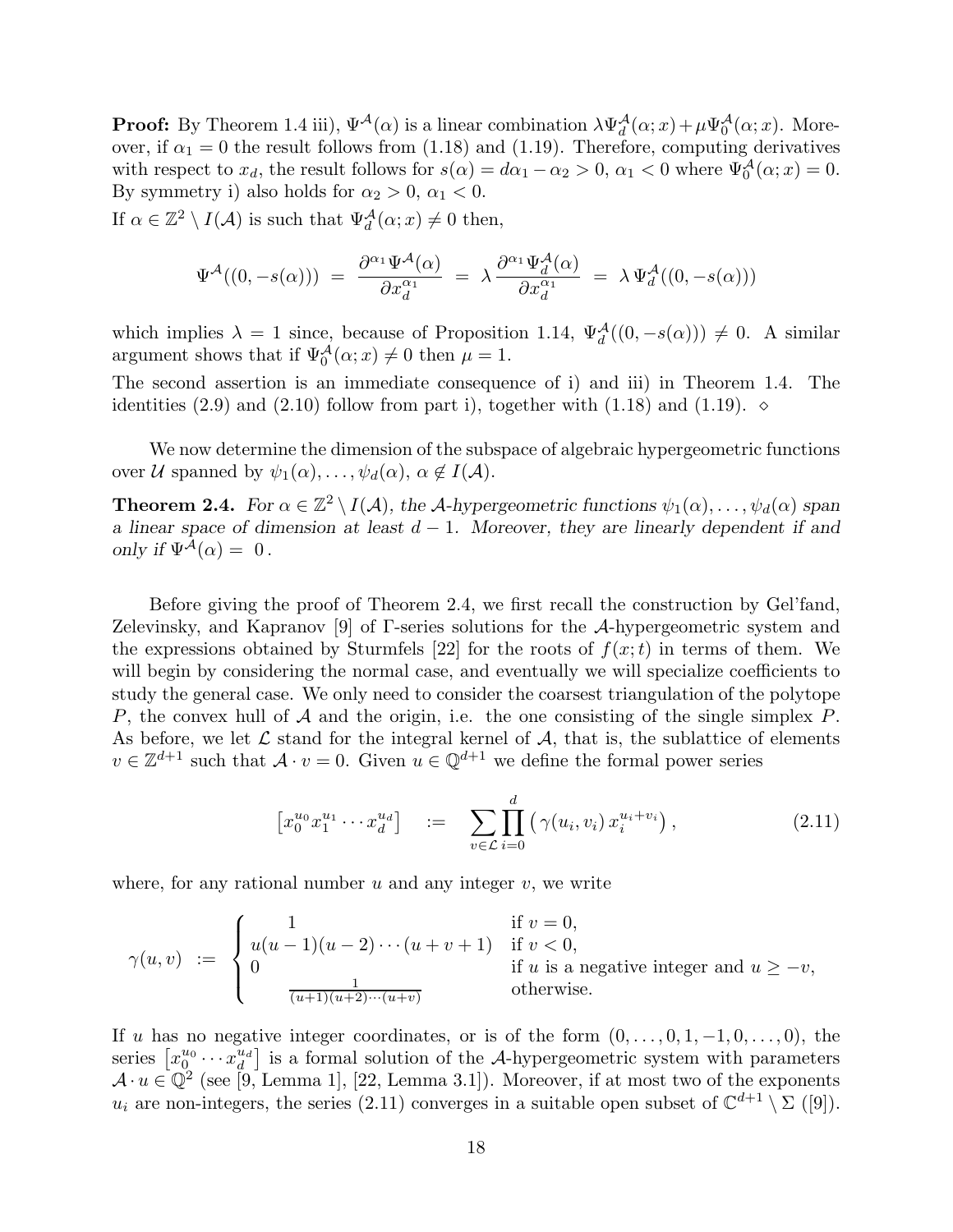Let  $\xi_1,\ldots,\xi_d$  be the d-th roots of  $-1$  and consider the series  $\rho_i(x) := \sum_{a=1}^d \xi_i^a \cdot \sigma_a(x)$ , where

$$
\sigma_1(x) := \left[ x_0^{\frac{1}{d}} x_d^{-\frac{1}{d}} \right]; \quad \sigma_a(x) := \frac{1}{d} \cdot \left[ x_{a-1} \, x_0^{\frac{a-d}{d}} x_d^{-\frac{a}{d}} \right], \, a = 2, \ldots, d \, .
$$

It follows from [9, Proposition 2] that there exists an open set  $\mathcal{V} \subset \mathbb{C}^{d+1} \setminus \Sigma$  of the form

$$
\mathcal{V} := \{ x \in \mathbb{C}^{d+1} : |x_0|^{d-j} |x_d|^j > M |x_j|^d ; j \neq 0, d \},
$$

for some positive real constant  $M$ , where all these series converge, and, according to [22, Theorem 3.2], locally on  $\mathcal V$ , they define the holomorphic d roots of the generic polynomial  $\sum_{j=0}^{d} x_j \cdot t^j$ . Given a positive integer s we consider the powers  $\rho_i^s(x)$  and write

$$
\rho_i^s(x) = \sum_{b=1}^d \xi_i^b \cdot \theta_b(x) \quad \text{where} \quad \theta_b(x) = \sum_{a_1 + \dots + a_s = b + \ell d} (-1)^\ell \prod_{j=1}^s \sigma_{a_j}(x)
$$

We now consider the  $A$ -hypergeometric system associated with the matrix  $(0.4)$  and recall that we are assuming that  $gcd(k_1, \ldots, k_m, d) = 1$ . Let J denote the complement of  $\{0, k_1, \ldots, k_m, d\}$  in  $\{0, 1, \ldots, d\}$ , and  $V_J$  the  $(m + 2)$ -dimensional subspace of  $\mathbb{C}^{d+1}$ obtained by setting  $x_j = 0, j \in J$ . Note that  $V \cap V_J$  is non-empty.

**Lemma 2.5.** For  $b = 1, ..., d - 1$ , the restriction of  $\theta_b(x)$  to  $V_J$  is non-trivial. The same is true of any of its derivatives  $D_u \theta_b$ ,  $u \in \mathbb{N}^{m+2}$ , with respect to variables  $x_i$ ,  $i \notin J$ .

**Proof:** Note that if  $\rho^s = (\rho_1^s, \ldots, \rho_d^s)^T$  and  $\theta = (\theta_1, \ldots, \theta_d)^T$ , then  $\theta = M^{-1} \cdot \rho^s$  where M is the non-singular matrix  $M = (\xi_i^a)$ ,  $i, a = 1, ..., d$ . In particular,  $\theta_b(x) \in \mathcal{H}((0, -s))(\mathcal{U})$ .

We now claim that for any set of indices  $a_1, \ldots, a_s$  such that  $a_1 + \cdots + a_s = b + \ell d$ , for some  $\ell \in \mathbb{N}$ ,

$$
\theta_b(x) = \lambda \cdot \left[ x_{a_1 - 1} \cdots x_{a_s - 1} x_0^{\frac{b + (\ell - s)d}{d}} x_d^{-\frac{b + \ell d}{d}} \right],
$$
\n(2.12)

for some non-zero constant  $\lambda$ . Indeed, forgetting for the moment the coefficients, suppose that  $x^w = x^{w^{(1)}} \cdots x^{w^{(s)}}$  is a monomial appearing in the product  $\prod_{j=1}^s \sigma_{a'_j}(x)$  where  $a'_1$  +  $\cdots + a'_s = b + \ell' d$ . Then  $\mathcal{A} \cdot w = (0, -s)^T$  and therefore,  $x^w$  must differ from the monomial inside the bracket (2.12) by a monomial of the form  $x^v$  with  $v \in \mathcal{L}$ . This means that all the monomials in the power series of  $\theta_b(x)$  appear in the Γ-series of (2.12). But, on the other hand, since we already know that  $\theta_b(x)$  is A-hypergeometric, if a monomial, such as the one in (2.12), appears in its expansion then the whole Γ-series must appear and with the appropriate coefficients.

Suppose now that we set the variables  $x_j, j \in J$ , equal to zero. We may assume without loss of generality that in the bracket in  $(2.12)$ ,  $a_1 - 1, \ldots, a_r - 1$  are the only indices in J. Since  $gcd(k_1, \ldots, k_m, d) = 1$ , there exist positive integers  $p'_d, p''_d, p_1, \ldots, p_m$  such that

$$
(a_1 - 1) + \cdots + (a_r - 1) + p'_d d = p_1 k_1 + \cdots + p_m k_m + p''_d d
$$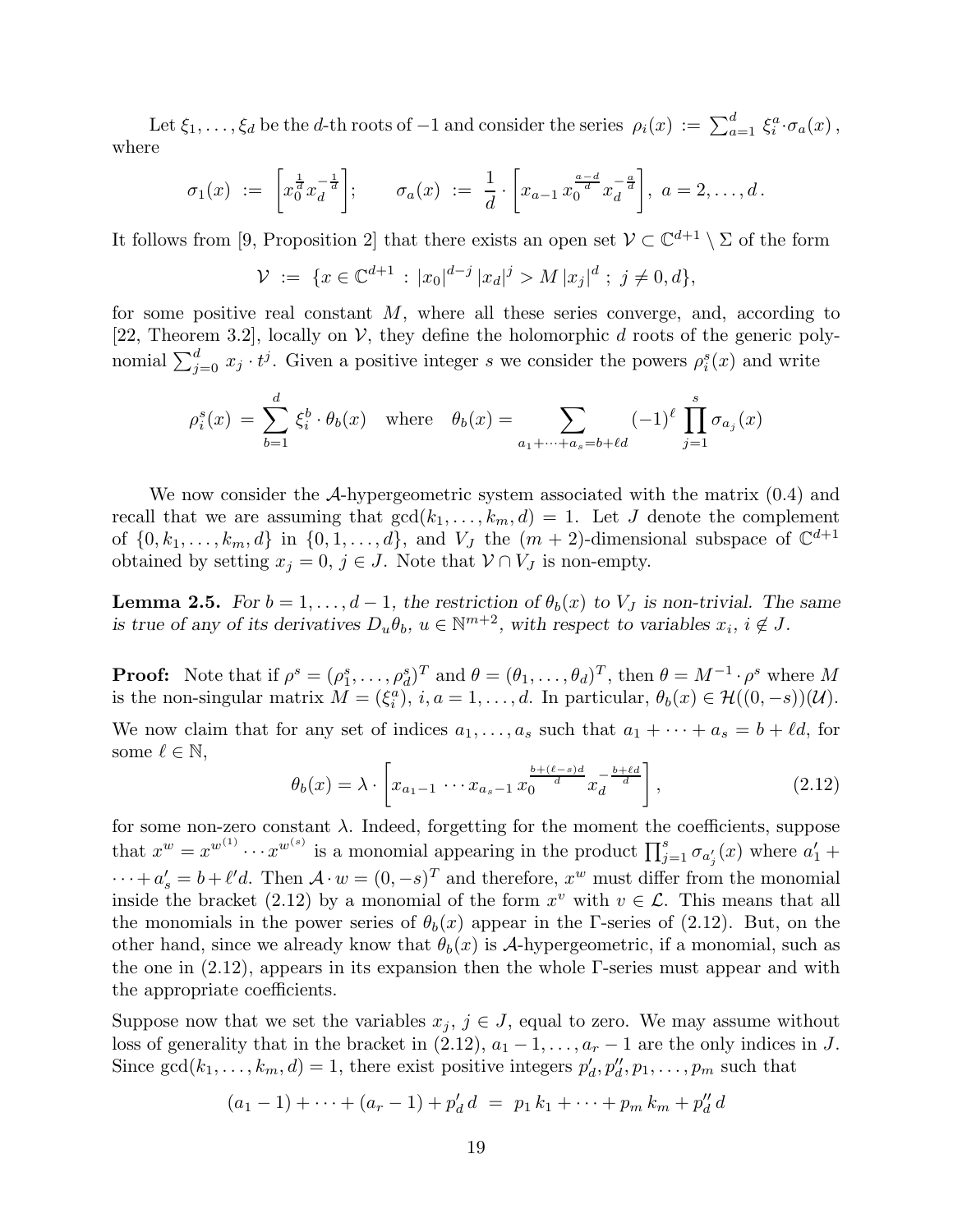Setting  $p_d = p''_d - p'_d$ , there exists  $p_0 \in \mathbb{Z}$  such that

$$
v := p_0 e_0 + p_1 e_{k_1} + \cdots + p_m e_{k_m} + p_d e_d - e_{a_1-1} - \cdots - e_{a_r-1} \in \mathcal{L}.
$$

Consequently, multiplication of the monomial in the bracket  $(2.12)$  by  $x^v$  yields a term in the  $\Gamma$ -series which does not involve any variables from the index set J. On the other hand, it is easy to check that all coefficients  $\gamma(u_i, v_i)$  are non-zero and therefore the restriction of  $\theta_b(x)$  is non-trivial.

The statement about the derivatives of  $\theta_b(x)$  follows from the fact that for  $b < d$ , the exponents of  $x_0$  and  $x_n$  in the bracket in (2.12) are not integers, while the exponents with which any of the other variables  $x_{k_i}$  appears in the Γ-series cannot be bounded since for any  $\ell \in \mathbb{N}$ , the element

$$
\ell \cdot \big( d\, e_{k_i} - (d-k_i)\, e_0 - k_i\, e_d \big) \ \in \ \mathcal{L} \, .
$$

**Proof of Theorem 2.4:** We consider, first of all, the case  $\alpha = (0, -s)$  with s a positive integer. Then  $\psi_j(\alpha) = \rho_j^s/s$  and, since  $\rho^s = M \cdot \theta$  with M non singular,  $\rho_1^s, \ldots, \rho_d^s$  are linearly independent if and only if  $\theta_1(x), \ldots, \theta_d(x)$  are so. But comparing the exponents of  $x_d$  in the corresponding Γ-series it is clear that  $\theta_1(x), \ldots, \theta_d(x)$  will be linearly independent unless their restriction to  $V_J$  vanishes. On the other hand, Lemma 2.5 asserts that only  $\theta_d(x)$  may be identically zero when restricted to  $V_J$ . Hence, the dimension of the linear span of  $\rho_1^s(x), \ldots, \rho_d^s(x)$  is at least  $d-1$  and will be exactly  $d-1$  if and only if  $\theta_d(x) = 0$ . But,

$$
\sum_{i=1}^d \rho_i^s(x) = \sum_{b=1}^d \left(\sum_{i=1}^d \xi_i^b\right) \cdot \theta_b(x) = -d \theta_d(x).
$$

Thus,  $\theta_d(x) = 0$  if and only if  $\rho_1^s(x) + \cdots + \rho_d^s(x) = 0$ .

The assertion for  $\alpha = (0, s)$  with s a positive integer follows from symmetry. In view of the definition (2.6), the statement for  $\alpha_1 < 0$  follows from that for  $\alpha_1 = 0$  using the assertion in Lemma 2.5 about the derivatives of the Γ-series  $\theta_b(x)$ .

 $\sum_{i=1}^d \lambda_i \cdot \psi_i(\alpha) = 0$ ; because of (2.7), applying the derivative  $\partial^{\alpha_1}/\partial x_0^{\alpha_1}$  we obtain It remains to consider the case  $\alpha_1 > 0$ . Suppose there is a non-trivial linear relation

$$
\sum_{i=1}^d \lambda_i \cdot \psi_i((0,\alpha_2)) = 0.
$$

But  $\alpha \notin I(\mathcal{A})$  implies that  $(0, \alpha_2) \notin I(\mathcal{A})$ , and therefore,  $\lambda_1 = \cdots = \lambda_d$ , and the proof is complete. ⋄

The following result implies that the holonomic rank of the A-hypergeometric system is at least  $d+1$  for all exponents  $\alpha \in E(\mathcal{A})$ .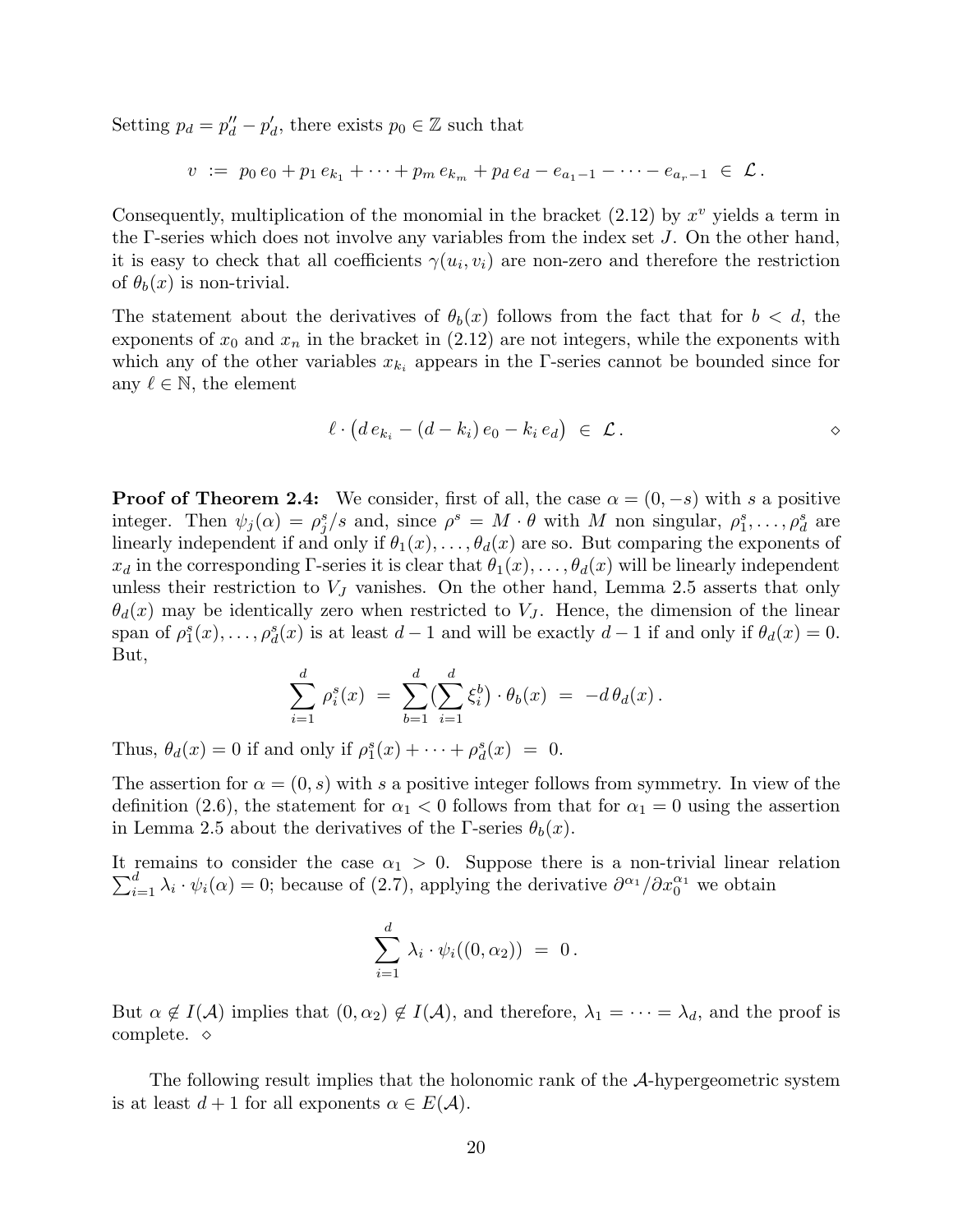**Theorem 2.6.** For any  $\alpha \in E(\mathcal{A})$ ,  $\dim(\mathcal{H}_{alg}(\alpha)(\mathcal{U})) \geq d+1$ .

**Proof:** For any  $\alpha \in E(\mathcal{A})$  the A-hypergeometric Laurent polynomials  $\Psi_0^{\mathcal{A}}(x)$  and  $\Psi_d^{\mathcal{A}}(x)$ are both non-trivial. In particular,  $0 < \alpha_2 < d \alpha_1$ . From i) in Proposition 2.3 we have that

$$
\psi_1(\alpha) + \cdots + \psi_d(\alpha) \neq 0,
$$

and Theorem 2.4 implies that  $\psi_1(\alpha), \ldots, \psi_d(\alpha)$  are linearly independent. Moreover, we will show next that so are the functions  $\psi_1(\alpha), \ldots, \psi_d(\alpha), \Psi_0^{\mathcal{A}}(\alpha)$ . Suppose there is a nontrivial linear combination  $\Psi_0^{\mathcal{A}}(\alpha) = \sum_{i=1}^d \lambda_i \cdot \psi_i(\alpha)$ ,  $\lambda_i \in \mathbb{C}$ . By differentiation we obtain a similar relation

$$
\Psi_0^{\mathcal{A}}((0,\alpha_2)) = \frac{\partial^{\alpha_1} \Psi_0^{\mathcal{A}}(\alpha)}{\partial x_0^{\alpha_1}} = \sum_{i=1}^d \lambda_i \cdot \frac{\partial^{\alpha_1} \psi_i(\alpha)}{\partial x_0^{\alpha_1}} = \sum_{i=1}^d \lambda_i \cdot \psi_i((0,\alpha_2)).
$$

But (1.10) implies that  $\Psi_d^{\mathcal{A}}((0, \alpha_2)) = 0$  and therefore  $\Psi_0^{\mathcal{A}}((0, \alpha_2)) = \sum_{i=1}^d \psi_i((0, \alpha_2)).$ Since according to ii) in Proposition 1.14,  $\Psi_0^{\mathcal{A}}((0,\alpha_2)) \neq 0$ , we have that all  $\lambda_i = 1$ . This implies that  $\Psi_0^{\mathcal{A}}(\alpha) = \sum_{i=1}^d \psi_i(\alpha) = \Psi_0^{\mathcal{A}}(\alpha) + \Psi_d^{\mathcal{A}}(\alpha)$ , i.e.  $\Psi_d^{\mathcal{A}}(\alpha) = 0$ , which contradicts our assumption.  $\diamond$ 

**Corollary 2.7.** The toric ring  $R = \mathbb{C}[\xi_0, \dots, \xi_d]/\mathcal{I}_\mathcal{A}$  is Cohen-Macaulay if and only if, for every  $\alpha \in \mathbb{C}^2$  the dimension of the space of A-hypergeometric functions of exponent  $\alpha$ , at a generic point, is equal to d.

**Proof:** The only if direction is Theorem 2 in  $[9]$  (see also  $[10]$  and  $[2]$ ). To prove the converse we note that, because of Proposition 1.6, if R is not Cohen-Macaulay then  $E(\mathcal{A}) \neq$  $\emptyset$ , and the result follows from Theorem 2.6.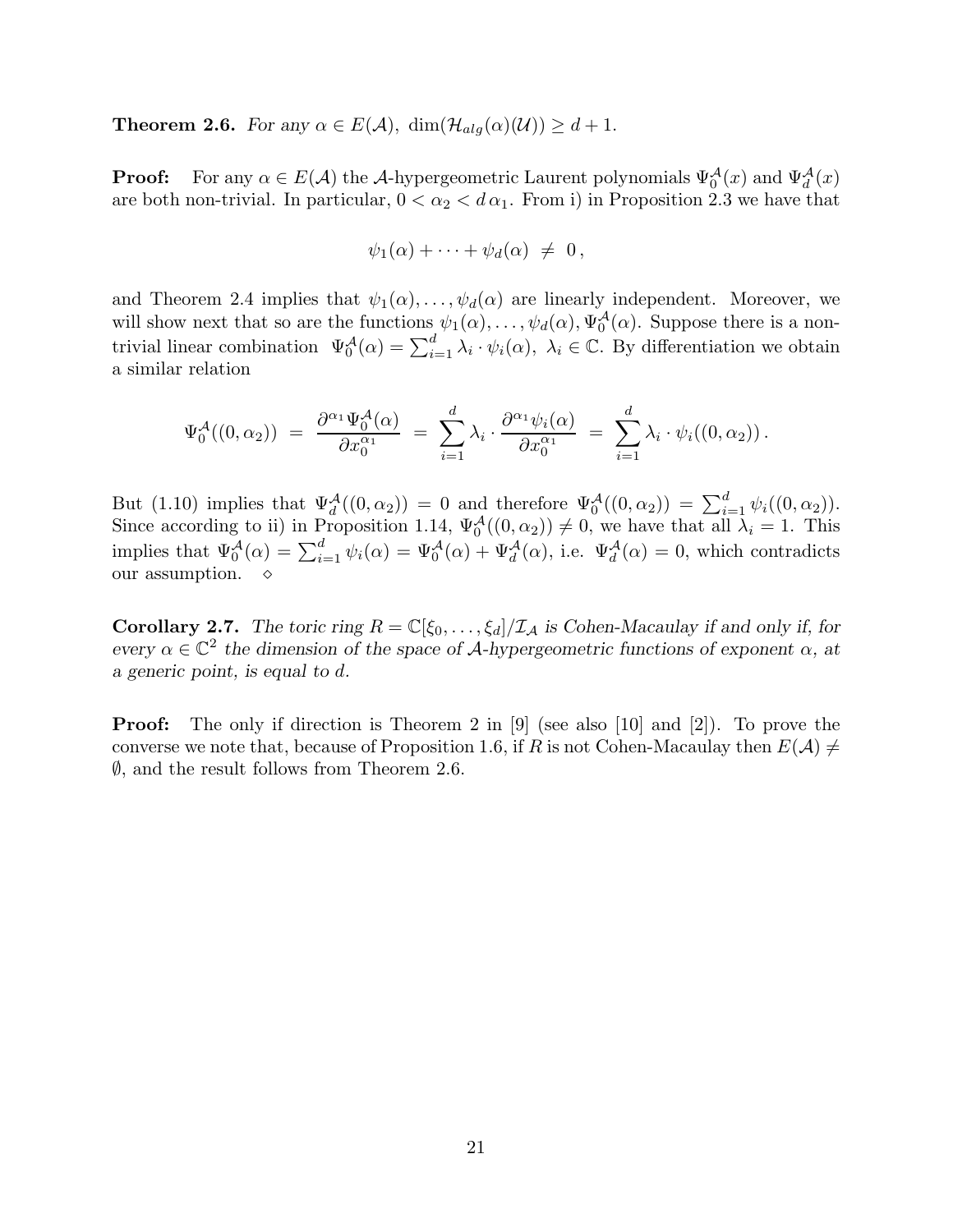### 3. Bases of solutions and holonomic rank

In this section we will determine the holonomic rank of the A-hypergeometric system associated with a monomial curve for all integral exponents and exhibit explicit bases of local solutions constructed in terms of the roots of the generic polynomial (0.5).

Four different scenarios need to be considered:

- The exponent  $\alpha \in I(\mathcal{A})$ : In this case  $r(\alpha) = d$  and we construct in Theorem 3.1,  $d-1$ local solutions which, together with the hypergeometric polynomial  $\Phi^{\mathcal{A}}(\alpha)$  define a basis of solutions.
- $\alpha \in E(\mathcal{A})$ : We now have  $r(\alpha) = d+1$  and we have constructed  $d+1$  (algebraic) local solutions in Theorem 2.6.
- $\alpha \in (E_0(\mathcal{A}) \cup E_d(\mathcal{A})) \setminus E(\mathcal{A})$ : The holonomic rank equals d and we have from Theorem 2.4 a basis of algebraic solutions.
- $\alpha \in J(\mathcal{A})$ : Then  $\mathcal{R}(\alpha) = \{0\}, r(\alpha) = d$ , and we construct a basis of local solutions in Theorem 3.5.

In Theorem 3.7 we determine the holonomic rank  $r(\alpha)$  for all  $\alpha \in \mathbb{Z}^2$ . Our starting point is a result of Adolphson ([2,Corollary 5.20]) which states that even without assuming that the ring R is Cohen-Macaulay, the equality  $r(\alpha) = \text{vol}(P)$  holds for so-called seminonresonant exponents  $\alpha$ . In our particular case, this condition is equivalent to  $\alpha$  being in the Euler-Jacobi cone (1.13).

We consider first the case when  $\alpha \in I(\mathcal{A})$ , i.e. when the A-hypergeometric polynomial  $\Phi^{\mathcal{A}}(\alpha; x) \neq 0$ . By Proposition 2.1, given a root  $\rho(x)$ , the function  $\psi_{\rho}(\alpha; x)$  satisfies the higher-order equations  $(0.1)$  but, clearly, not the homogeneity equations  $(0.2)$ . However, if we fix a choice of a root  $\hat{\rho}$  then, for any other root  $\rho$ , the function

$$
\tau_{\rho}(\alpha) := \sum_{\substack{i=0 \ i \neq \alpha_2}}^{d\alpha_1} \Phi^{\mathcal{A}}(\alpha_1, i) \frac{\rho^{i-\alpha_2} - \hat{\rho}^{i-\alpha_2}}{i - \alpha_2} + \Phi^{\mathcal{A}}(\alpha) \log(\rho/\hat{\rho}). \tag{3.1}
$$

is A-hypergeometric with exponent  $\alpha$ . Indeed, it differs from  $\psi_{\rho}(\alpha) - \psi_{\hat{\rho}}(\alpha)$  by a constant multiple of  $\Phi^{\mathcal{A}}(\alpha)$ .

**Theorem 3.1.** Given  $\alpha \in I(\mathcal{A})$  and a choice of a root  $\hat{\rho}$  of  $f(x;t)$  on U, the functions  $\Phi^{\mathcal{A}}(\alpha)$  and  $\tau_{\rho}(\alpha)$  where  $\rho$  runs over all roots of  $f(x;t)$  on U different from  $\hat{\rho}$ , are linearly independent A-hypergeometric functions.

**Proof:** Suppose  $\alpha = \mathcal{A} \cdot u, u \in \mathbb{N}^{m+2}$ , and suppose there is a non-trivial linear combination

$$
\lambda \, \Phi^{\mathcal{A}}(\alpha) \; + \; \sum_{\rho \neq \hat{\rho}} \lambda_{\rho} \, \tau_{\rho}(\alpha) \; = \; 0.
$$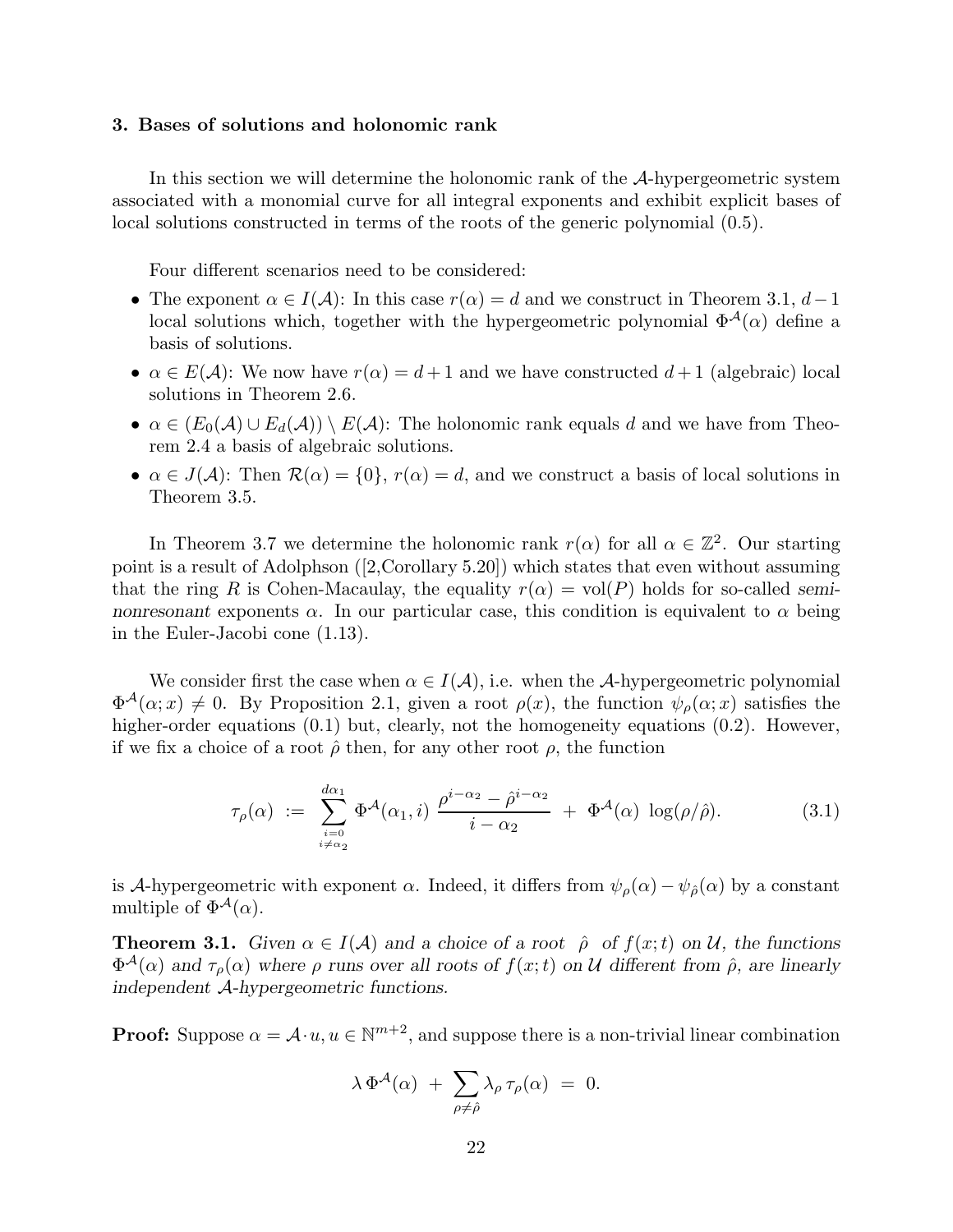Applying the operator  $D_u$  and using (1.2) and (2.7), we may assume that  $\alpha = (0,0)$  and, consequently,  $\Phi^{A}(\alpha) = 1$ ,  $\tau_{\rho}(\alpha) = \log(\rho/\hat{\rho})$ , and

$$
\lambda + \sum_{\rho \neq \hat{\rho}} \lambda_{\rho} \log(\rho/\hat{\rho}) = 0. \tag{3.2}
$$

Implicit differentiation of the equation  $f(x; \rho(x)) = 0$  yields  $\partial \rho/\partial x_{\ell} = -\rho^{\ell}/f'(\rho), \ell \ge 0$ and, consequently,

$$
\frac{\partial \log \rho}{\partial x_d} = \frac{1}{d} \frac{\partial \rho^d}{\partial x_0} = \psi_{\rho}((-1, -d)).
$$

Hence, derivating (3.2), we obtain

$$
\sum_{\rho\neq\hat{\rho}}\lambda_\rho\left(\psi_\rho((-1,-d))-\psi_{\hat{\rho}}((-1,-d))\right)~=~0,
$$

which, in view of Theorem 2.4, implies  $\lambda_{\rho} = 0$  for all  $\rho \neq \hat{\rho}$ .  $\diamond$ 

Suppose now that  $\alpha \in J(\mathcal{A})$ . In particular,  $\alpha \notin I(\mathcal{A})$ , and, by ii) in Proposition 2.3,  $\Psi^{\mathcal{A}}(\alpha) = 0$ . Recall also that this case includes all integral exponents lying in the Euler-Jacobi cone.

As before, we let U denote a simply-connected open set in  $\mathbb{C}^{m+2} \setminus \Sigma$  and let  $\rho_1, \ldots, \rho_d$ denote the roots of  $f(x;t)$  for  $x \in \mathcal{U}$ . Given  $\alpha \in \mathbb{Z}^2$  such that  $\alpha_1 \geq 0$ , we define

$$
\chi(\alpha) := \sum_{j=1}^{d} \psi_j(\alpha) \log(\rho_j).
$$
\n(3.3)

**Proposition 3.2.** Suppose  $\alpha \in J(\mathcal{A})$  is such that  $\alpha_1 \geq 0$ . Then the function  $\chi(\alpha)$  is  $\mathcal{A}$ -hypergeometric with exponent  $\alpha$ .

**Proof:** Since  $\Psi^{\mathcal{A}}(\alpha) = \sum_{j=1}^{d} \psi_j(\alpha) = 0$  it follows that  $\chi(\alpha)$  satisfies the equations (0.2) with exponent  $\alpha$ . In order to check that the higher-order equations (0.1) are satisfied as well we show, first of all, that if  $\alpha_1 > 0$ , then

$$
\frac{\partial \chi(\alpha)}{\partial x_{\ell}} = \chi(\alpha - \mathcal{A} \cdot e_{\ell}).\tag{3.4}
$$

Indeed,

$$
\frac{\partial \chi(\alpha)}{\partial x_{\ell}} = \sum_{j=1}^{d} \psi_j(\alpha - \mathcal{A} \cdot e_{\ell}) \log(\rho_j) + \sum_{j=1}^{d} \psi_j(\alpha) \rho_j^{-1} \frac{\partial \rho_j}{\partial x_{\ell}}
$$
  
=  $\chi(\alpha - \mathcal{A} \cdot e_{\ell}) + \sum_{i=0}^{d \alpha_1} \frac{\Phi^{\mathcal{A}}((\alpha_1, i))}{i - \alpha_2} \left( \sum_{j=1}^{d} \rho_j^{i - \alpha_2 - 1} \frac{\partial \rho_j}{\partial x_{\ell}} \right).$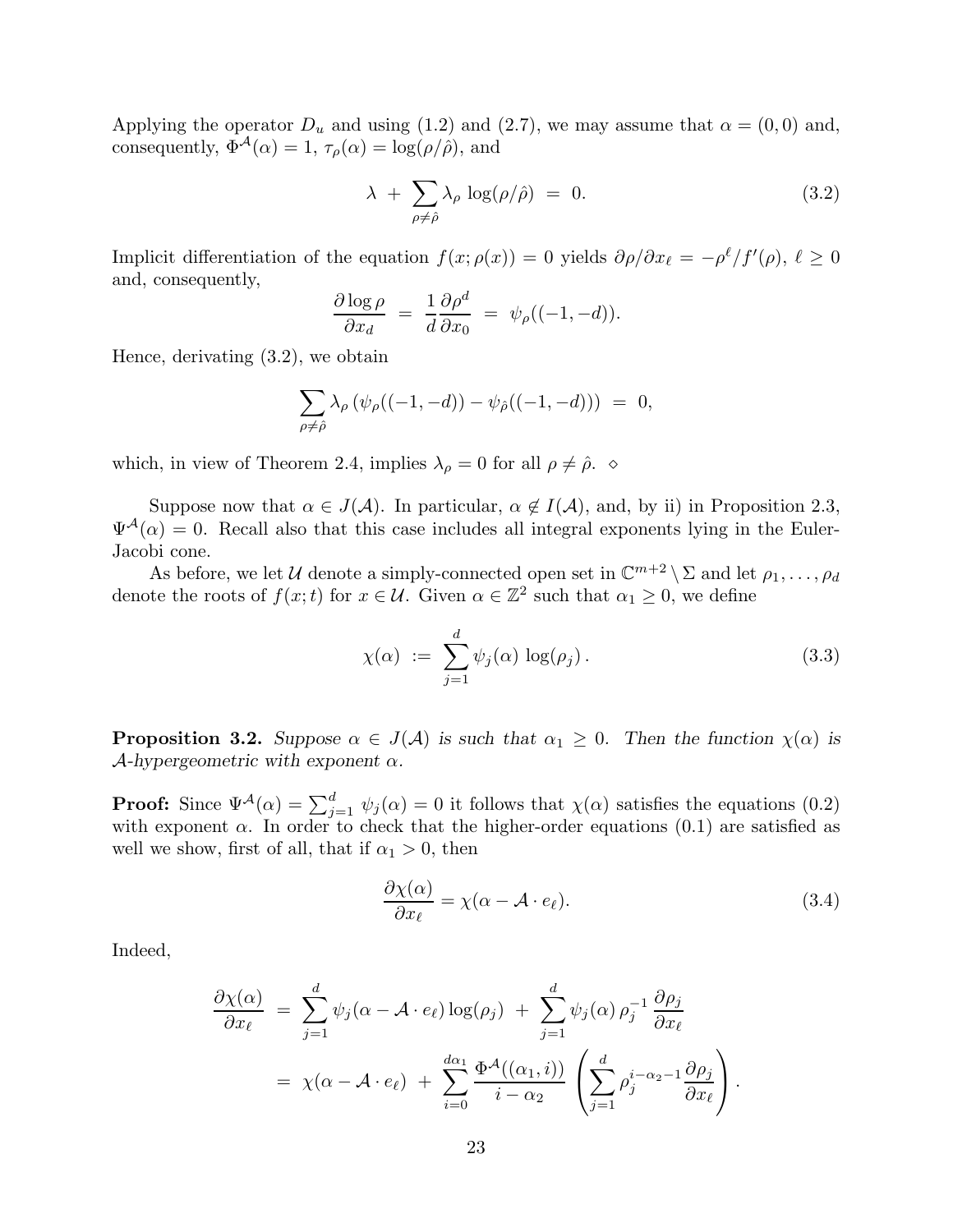We claim that the second summand is identically zero. In fact,

$$
\sum_{j=1}^d \rho_j^{i-\alpha_2-1} \frac{\partial \rho_j}{\partial x_\ell} = \frac{\partial}{\partial x_\ell} \left( \sum_{j=1}^d \frac{\rho_j^{i-\alpha_2}}{i-\alpha_2} \right).
$$

Assume  $\Phi^{\mathcal{A}}(\alpha_1, i) \neq 0$ , i.e., there exists  $w \in \mathbb{N}^{m+2}$  such that  $\mathcal{A} \cdot w = (\alpha_1, i)$ . If  $\sum_{j=1}^{d} \rho_j^{i-\alpha_2}$ does not vanish identically, there exists  $v \in \mathbb{Z}^{m+2}$  such that  $v_{k_i} \geq 0$  for all  $i = 1, \ldots, m$ , and either  $v_0 \ge 0$  or  $v_d \ge 0$ , verifying  $\mathcal{A} \cdot v = (0, \alpha_2 - i)$ . But then  $\mathcal{A} \cdot (v + w) = \alpha$ , which contradicts the fact that  $\Psi^{\mathcal{A}}(\alpha) = 0$ . This proves (3.4).

Arguing as in the proof of Proposition 2.1, the proof of Proposition 3.2 now reduces to the following:

**Lemma 3.3.** Given  $s \in \mathbb{Z}$ ,  $s \neq 0$ , and  $u \in \mathbb{N}^{m+2}$ , let  $\beta = \mathcal{A} \cdot u$  and  $\gamma = (0, -s) - \beta$ . Then, if  $\Psi^{\mathcal{A}}(\gamma) = 0$ , the derivative

$$
D_u\bigl(\sum_{j=1}^d\,\frac{\rho_j^s}{s}\,\log\rho_j\bigr)
$$

depends only on  $\gamma$ .

**Proof:** We argue as in  $(2.5)$ ; locally on x,

$$
2\pi i \, D_u \left( \sum_{j=1}^d \frac{\rho_j^s}{s} \log \rho_j \right) \ = \sum_{j=1}^d \int_{\Gamma_j} \frac{t^s}{s} \log t \, D_u \left( \frac{f'(x;t)}{f(x;t)} \right) dt
$$
\n
$$
= -\sum_{j=1}^d \int_{\Gamma_j} \frac{d}{dt} \left( \frac{t^s}{s} \log t \right) \, D_u(\log f(x;t)) \, dt
$$
\n
$$
= c \cdot \left[ \sum_{j=1}^d \int_{\Gamma_j} \log t \, \frac{t^{\beta_2+s-1}}{f^{\beta_1}} dt + \sum_{j=1}^d \int_{\Gamma_j} \frac{t^{s-1}}{s} \, \frac{t^{\beta_2}}{f^{\beta_1}} dt \right],
$$
\n(3.5)

where  $\Gamma_i$  is a sufficiently small loop in the complex plane enclosing only the root  $\rho_i$  and  $c = (-1)^{\beta_1 - 1}(\beta_1 - 1)!$ . Now, according to (2.5), the last sum in (3.5), agrees, up to constant, with

$$
\sum_{j=1}^d D_u(\rho_j^s/s) = \sum_{j=1}^d D_u(\psi_j((0,-s))) = \sum_{j=1}^d \psi_j(\gamma) = \Psi^{\mathcal{A}}(\gamma) = 0.
$$

Hence the Lemma, and Proposition 3.2, follow.  $\diamond$ 

We now extend the definition (3.3) of  $\chi(\alpha)$  to the case  $\alpha \in \mathbb{Z}^2$ ,  $\alpha_1 < 0$ , by setting:

$$
\chi(\alpha) = \begin{cases} D_0^{-\alpha_1} \chi((0, \alpha_2)), & \text{if } \alpha_2 \neq 0 \\ D_{k_1} D_0^{-\alpha_1 - 1} \chi((0, k_1)), & \text{if } \alpha_2 = 0, \end{cases}
$$
\n(3.6)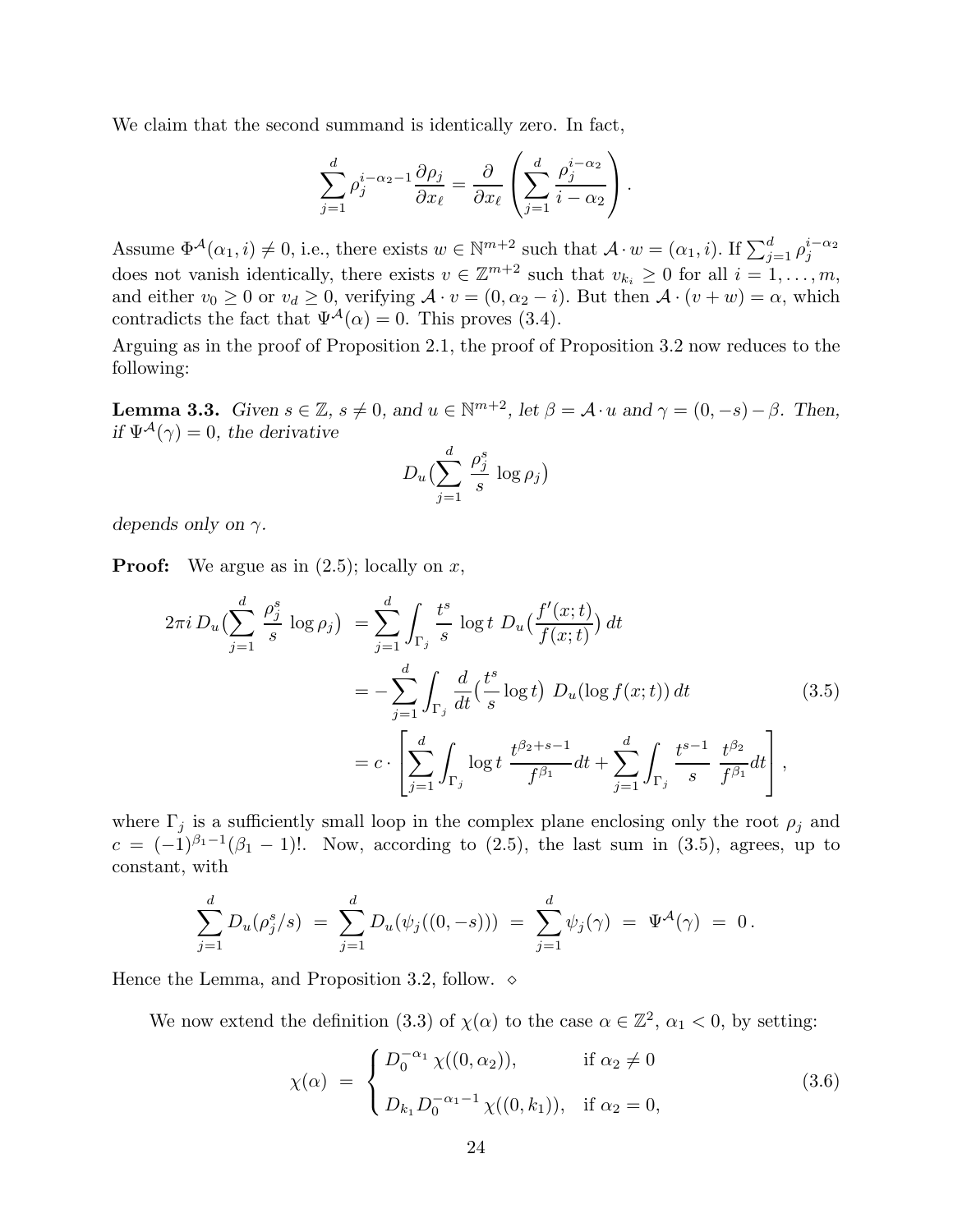where, we recall

$$
\chi((0,s)) = \sum_{j=1}^{d} \frac{\rho_j^{-s}}{-s} \log \rho_j \; ; \quad s \neq 0 \,. \tag{3.7}
$$

**Proposition 3.4.** Let  $\alpha \in \mathbb{Z}^2$ ,  $\alpha_1 < 0$ . Then

i) 
$$
\chi(\alpha)(t * x) = t^{\alpha_2} \chi(\alpha)(x) - t^{\alpha_2} \log t \Psi^{\mathcal{A}}(\alpha; x)
$$
, where  $t \in \mathbb{C}^*$ , and  

$$
t * x = (x_0, t^{k_1} x_{k_1}, \dots, t^d x_d).
$$

$$
f_{\rm{max}}(x)
$$

- ii) If  $\alpha \in J(\mathcal{A}), \chi(\alpha)$  is A-hypergeometric with exponent  $\alpha$ .
- iii) For M sufficiently large and  $j = 1, \ldots, m$ ,

$$
D_0^{M(d-k_j)} D_d^{Mk_j}(\chi(\alpha)) = D_{k_j}^{Md}(\chi(\alpha)).
$$

**Proof:** In view of (3.7), the first assertion follows from (3.6) together with the fact that  $\rho_j(t * x) = t^{-1} \rho_j(x), j = 1, \ldots, d.$ 

If  $\alpha \in J(\mathcal{A}), \Psi^{\mathcal{A}}(\alpha; x) = 0$  and it follows from i) that  $\chi(\alpha)$  satisfies the homogeneity equations (0.2). On the other hand, if  $\alpha \in J(\mathcal{A})$ , the same is true of  $\alpha - \mathcal{A} \cdot u$  for every  $u \in \mathbb{N}^{m+2}$ . Hence it follows from Lemma 3.3 that  $\chi(\alpha)$  satisfies the equations (0.1).

The last assertion follows again from Lemma 3.3 for M so that  $\alpha - (M d, M d k_i) \in \mathcal{EJ} \subset$  $J(A)$ .  $\diamond$ 

**Theorem 3.5.** Let  $\alpha \in J(\mathcal{A})$ . Let  $\mathcal{U}, \rho_1, \ldots, \rho_d$ , be as above. Then the functions  $\psi_1(\alpha), \ldots, \psi_{d-1}(\alpha), \chi(\alpha) \in \mathcal{H}(\alpha)(\mathcal{U})$  are linearly independent.

**Proof:** In view of Theorem 2.4, it will be enough to show that  $\chi(\alpha)$  is not an algebraic function. In fact, we will show that its orbit under the monodromy action of  $\pi_1(\mathbb{C}^{m+2} \setminus \Sigma)$ is infinite.

For generic values  $a_{k_1}, \ldots, a_d$  the polynomial  $f((0, a_{k_1}, \ldots, a_d); t)$  will have a a root of multiplicity  $k_1$  at the origin and  $d - k_1$  simple, non-zero roots. Thus, for  $|a_0|$  small, relative to  $|a_{k_1}|, \ldots, |a_d|$ , the polynomial  $f(a; t)$  will have simple roots and  $k_1$  of them, say  $\rho_1, \ldots, \rho_{k_1}$ , will be very close to the  $k_1$ -th roots of  $-a_0/a_{k_1}$ . This means that analytic continuation of the roots along the loop

$$
\gamma(\theta) := (\exp(2\pi i k_1 \theta) a_0, a_{k_1}, \dots, a_d) ; \quad \theta \in [0,1]
$$

returns the roots to their original values, but, for any choice of logarithm for all roots of f near a:

$$
\gamma^*(\log(\rho_j)) = \begin{cases} \log(\rho_j) + 2\pi i, & \text{if } j = 1, ..., k_1; \\ \log(\rho_j), & \text{otherwise.} \end{cases}
$$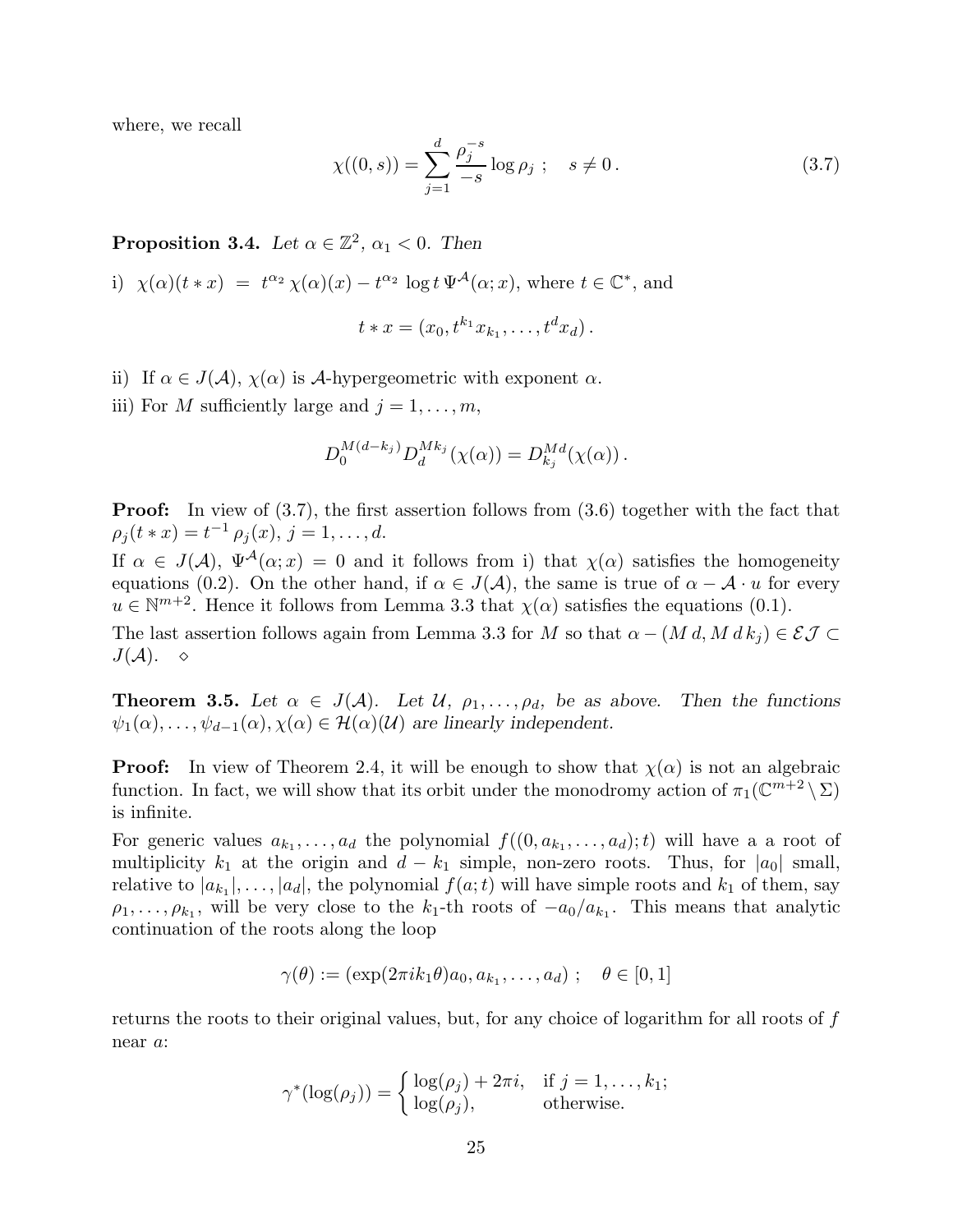Since  $\alpha \notin I(\mathcal{A})$ , it follows from (2.1) and (2.6) that  $\gamma^*(\psi_j(\alpha)) = \psi_j(\alpha)$  for any  $j = 1, ..., d$ . Therefore, for  $\alpha_1 \geq 0$ ,

$$
\gamma^*(\chi(\alpha)) = \gamma^* \left( \sum_{j=1}^d \psi_j(\alpha) \log(\rho_j) \right) = \chi(\alpha) + 2\pi i \sum_{j=1}^{k_1} \psi_j.
$$

Since  $0 < k_1 < d$ , by Theorem 2.4  $\psi_1 + \ldots + \psi_{k_1} \neq 0$ , and therefore the orbit of  $\chi(\alpha)$ under successive powers of  $\gamma$  is infinite.

Suppose now that  $\alpha_1 < 0$ . Then,

$$
\chi(\alpha) = \frac{\partial^{-\alpha_1}}{\partial x_0^{-\alpha_1}} \left( \sum_{j=1}^d \psi_j((0, \alpha_2)) \log \rho_j \right) = \sum_{j=1}^d \psi_j(\alpha) \log \rho_j + R(\alpha).
$$

It is straightforward to check that  $R(\alpha)$  is algebraic and invariant under the monodromy action, i.e.  $R(\alpha)$  is a rational function. Since we have just shown that the function  $\sum_{j=1}^{d} \psi_j(\alpha) \log \rho_j$  is not algebraic, the proof is complete.  $\diamond$ 

**3.6. Remark:** Note that since the function  $\chi(\alpha)$  is not algebraic, any rational A-hypergeometric function R with exponent  $\alpha$  in the Euler–Jacobi cone must be a linear combination of  $\psi_1(\alpha), \ldots, \psi_d(\alpha)$ . On the other hand, with similar arguments as in the proof of Theorem 3.5, it is possible to show the existence of a loop  $\gamma$  whose action on the roots  $\sum_{j=1}^{d} \psi_j(\alpha)$ , and therefore it must vanish. This gives an alternative proof of Theorem 1.9. is a cyclic permutation. It is then easy to see that  $R$  must be a constant multiple of

**Theorem 3.7.** For every  $\alpha \in \mathbb{Z}^2$ ,

$$
d \le r(\alpha) \le d+1 \, .
$$

Moreover,  $r(\alpha) = d + 1$  if and only if  $\alpha \in E(\mathcal{A})$ .

**Proof:** Note, first of all, that the lower bound follows from Theorem 2.4 (for  $\alpha \in E_0(\mathcal{A})\cup$  $E_d(\mathcal{A})$ , Theorem 3.1 (for  $\alpha \in I(\mathcal{A})$ ), and Theorem 3.5 (for  $\alpha \in J(\mathcal{A})$ ).

Suppose now that  $\alpha$  is in the Euler-Jacobi cone  $\mathcal{E}J$ . Then, as we observed before,  $\alpha$  is semi-nonresonant in the sense of Adolphson and it follows from [2, Corollary 5.20] that  $r(\alpha) = d$ . For any  $\alpha \in \mathbb{Z}^2$ , there exist  $u \in \mathbb{N}^{m+2}$  such that  $\alpha - A u$  lies in  $\mathcal{E} \mathcal{J}$ , and, because of Theorem 1.9, for any such  $u$  the kernel of the linear map

$$
D_u: \mathcal{H}(\alpha) \to \mathcal{H}(\alpha - \mathcal{A}.u),
$$

contains  $\mathcal{R}(\alpha)$ . We will determine the dimension of  $\mathcal{H}(\alpha)$  by computing the kernel and the image of  $D_u$  for suitable u.

Suppose first that  $\alpha \in J(\mathcal{A})$ . For  $u = \ell e_{k_1}, \ell >> 0$ , we have  $\alpha - \mathcal{A}.u \in \mathcal{EI}$  and, it follows from Proposition 1.2 and Corollary 1.5 that  $\ker(D_u) = \mathcal{R}(\alpha) = \{0\}$ . Therefore,  $D_u$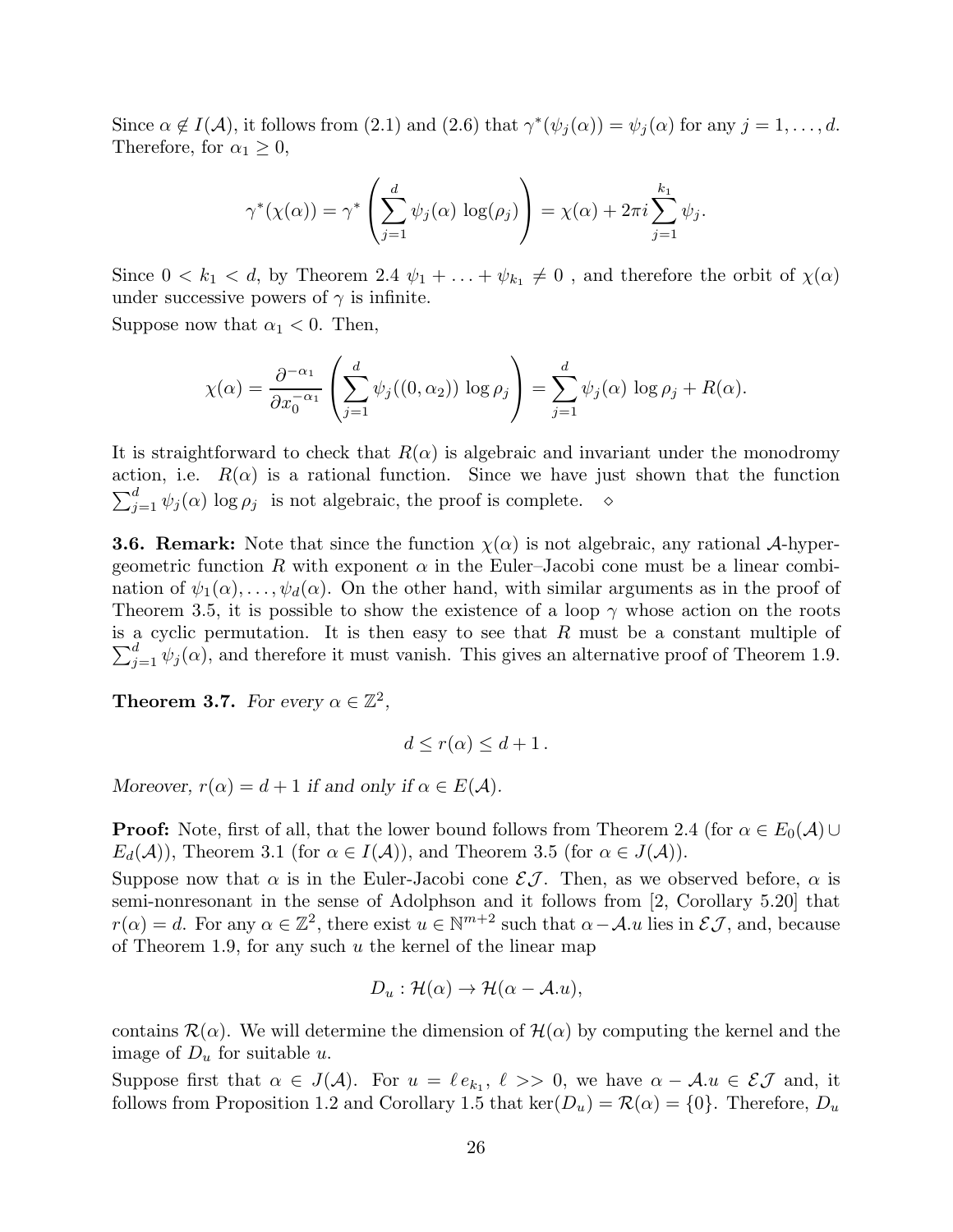is a monomorphism, which implies that  $\dim \mathcal{H}(\alpha) \leq d$ . Since it is at least d, we deduce  $\dim \mathcal{H}(\alpha) = d.$ 

Suppose now that  $\alpha \notin J(\mathcal{A})$ , then  $\dim(\mathcal{R}(\alpha)) = 1$  or 2. We can again choose  $u = \ell e_{k_1}$ ,  $\ell >> 0$ , so that  $\beta := \alpha - A.u \in \mathcal{EJ}$ . As the kernel of  $D_u$  is precisely  $\mathcal{R}(\alpha)$  it will be enough to show that, for some  $\ell$  sufficiently large, the dimension of the image of  $D_u$  is  $d-1$ .

From (2.6) and Theorem 3.5, we deduce that the functions  $\psi_i(\beta)$  generate a subspace of the image of dimension at least  $d-1$ . The proof will be completed by showing that the function  $\chi(\beta)$  defined in (3.6) is not in the image  $D_u(\mathcal{H}(\alpha))$ .

Consider first the case  $\alpha \in E_0(\mathcal{A})$ . Choosing  $\ell = s d$ , we factor  $D_u = D_{k_1}^{sd} = D_d^{k_1s} D_0^{(d-k_1)s}$  $\int_0^{(u-\kappa_1)s}$ . Set  $\alpha' := \alpha - ((d-k_1)s, 0)$ . It is enough to show that  $\chi(\beta) \notin D_d^{k_1 s}$  $\int_{d}^{k_1s}(\mathcal{H}(\alpha'))$ . Note that  $\alpha' \in E_0(\mathcal{A})$  as well and, therefore, we may assume without loss of generality that  $\alpha_1 < 0$ and  $\beta = \alpha - \ell e_d \in \mathcal{E} \mathcal{J}$  for some sufficiently big  $\ell$ .

Let  $\chi(\alpha)$  be as in (3.6). Since  $\beta \in \mathcal{EJ}$ , it follows from Lemma 3.3 that  $D_d^{\ell}(\chi(\alpha)) = \chi(\beta)$ . Therefore, if  $\phi \in \mathcal{H}(\alpha)$  is such that  $D_d^{\ell}(\phi) = \chi(\beta)$  we must have

$$
\phi = \chi(\alpha) + F
$$

where F depends polynomially on  $x_d$ . On the other hand, because of iii) in Proposition 3.4 and the fact that  $\phi$  is hypergeometric, we have

$$
D_{k_j}^{Md}(F) = D_0^{M(d-k_j)} D_d^{Mk_j}(F)
$$

for all M large enough. This implies that F is polynomial on  $x_{k_1}, \ldots, x_{k_m}$  as well. But, it follows from i) in Proposition 3.4 that

$$
F(t * x) = t^{\alpha_2} F(x) + t^{\alpha_2} \log t \Psi(\alpha)(x)
$$

which is impossible since the fact that the action of t does not affect  $x_0$  implies that  $F(t*x)$ is polynomial in t.

By symmetry, the result also holds for  $\alpha \in E_d(\mathcal{A})$ . Thus, it remains to consider the case  $\alpha \in I(\mathcal{A})$ . For  $\ell$  large enough, so that  $\alpha'_1 = \alpha_1 - \ell(d - k_1) < 0$ , we have  $\alpha' = (\alpha'_1, \alpha_2) \in I(\mathcal{A})$ .  $E_0(\mathcal{A})$  and an argument similar to the one above yields the result.

3.8. Remark: In [19, Theorem 12.2], M. Saito, B. Sturmfels and N. Takayama prove Theorem 3.7 by the method of Gröbner deformations. They also show  $([19,$  Theorem 11.1]) that the lower bound vol $(P) \leq r(\alpha)$  holds for arbitrary A.

Given  $\alpha \in \mathbb{Z}^2$ , define  $\hat{\mathcal{H}}(\alpha) := \mathcal{H}(\alpha)/\mathcal{R}(\alpha)$  if  $\mathcal{R}(\alpha) \neq \{0\}$  and  $\hat{\mathcal{H}}(\alpha) := \mathcal{H}(\alpha)/\mathbb{C} \cdot \chi(\alpha)$ if  $\mathcal{R}(\alpha) = \{0\}.$ 

**Corollary 3.9.** For every  $\alpha \in \mathbb{Z}^2$ ,

- i) dim $(\hat{\mathcal{H}}(\alpha)) = d 1$ .
- ii) For every  $u \in \mathbb{N}^{m+2}$  the operator

$$
D_u: \hat{\mathcal{H}}(\alpha) \to \hat{\mathcal{H}}(\alpha - \mathcal{A} \cdot u)
$$

is an isomorphism.  $\diamond$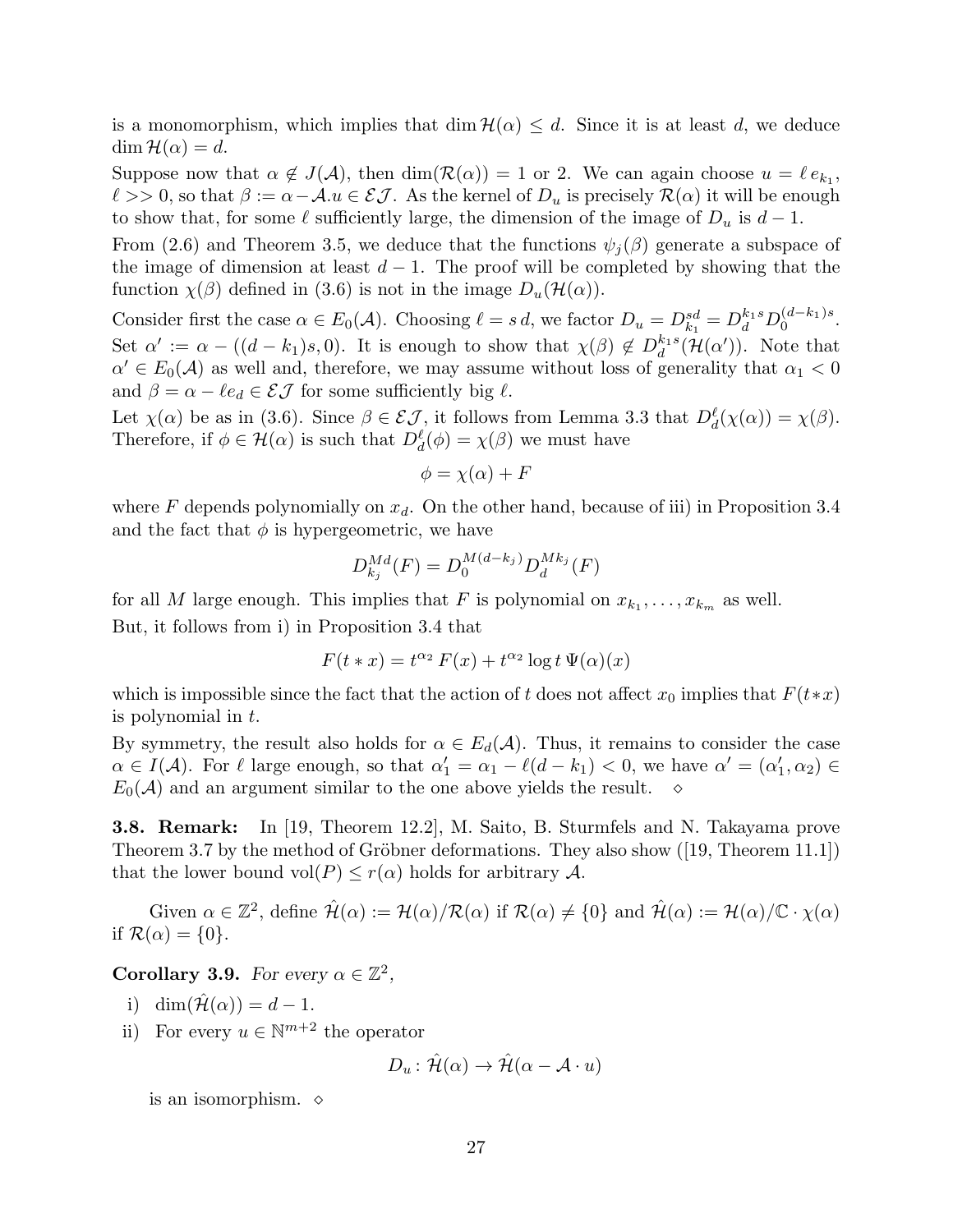# References

- [1] S. Abramov and K. Kvasenko, Fast Algorithms to Search for the Rational Solutions of Linear Differential Equations with Polynomial Coefficients, in Proceedings of the 1991 International Symposium on Symbolic and Algebraic Computation (ISSAC'91) (S. M. Watt, ed.), ACM Press, 1991, 267–270.
- [2] A. Adolphson, Hypergeometric functions and rings generated by monomials. Duke Math. J. **73** (1994), 269–290.
- [3] A.C. Avram, E. Derrick, and D. Jančić, On semi-periods. Nuclear Phys. B 471 (1996), 293–308.
- [4] V. Batyrev, Variations of the mixed Hodge structure of affine hypersurfaces in algebraic tori. Duke Math. J. 69 (1993), 349–409.
- [5] V. Batyrev and D. van Straten, Generalized hypergeometric functions and rational curves on Calabi-Yau complete intersections in toric varieties. Commun. Math. Phys. 168 (1995), 493–533.
- [6] W. Bruns and J. Herzog, "Cohen–Macaulay Rings," Cambridge Univ. Press, Cambridge, 1993.
- [7] I. M. Gel'fand, M. Kapranov, and A. Zelevinsky, Generalized Euler integrals and A-hypergeometric functions. Advances in Mathematics,. 84 (1990), 255–271.
- [8] I. M. Gel'fand, M. Kapranov, and A. Zelevinsky, "Discriminants, Resultants, and Multidimensional Determinants," Birkhäuser, Boston, 1994.
- [9] I. M. Gel'fand, A. Zelevinsky, and M. Kapranov, Hypergeometric functions and toral manifolds. Functional Analysis and its Applications 23 (1989), 94–106.
- [10] I. M. Gel'fand, A. Zelevinsky, and M. Kapranov, Correction to: "Hypergeometric functions and toral manifolds." *Functional Analysis and its Applications* 27 (1994), 295.
- [11] I. M. Gel'fand, A. Zelevinsky, and M. Kapranov, A-discriminants and Cayley-Koszul complexes. Soviet Math. Doklady  $40$  (1990), 239-243.
- [12] S. Goto, N. Suzuki, and K. Watanabe, On affine semigroup rings. Japan J. Math 2  $(1976), 1-12.$
- [13] S. Hosono, GKZ systems, Gröbner fans and moduli spaces of Calabi-Yau hypersurfaces. Preprint. [alg-geom/9707003](http://arxiv.org/abs/alg-geom/9707003).
- [14] S. Hosono, B.H. Lian, and S.-T. Yau, GKZ-Generalized hypergeometric systems in mirror symmetry of Calabi-Yau hypersurfaces. Comm. Math. Phys. 182 (1996), 535–577.
- [15] S. Hosono, B.H. Lian, and S.-T. Yau, Maximal degeneracy points of GKZ systems. Journal of the American Mathematical Society 10 (1997), 427–443.
- [16] A. Khovanskii, Newton polyhedra and the Euler-Jacobi formula, Russian Math. Surveys 33 (1978), 237–238.
- [17] K. Mayr, Uber die Auflösung algebraischer Gleichungssysteme durch hypergeometrische Funktionen. Monatshefte für Mathematik und Physik  $45$  (1937), 280–313.